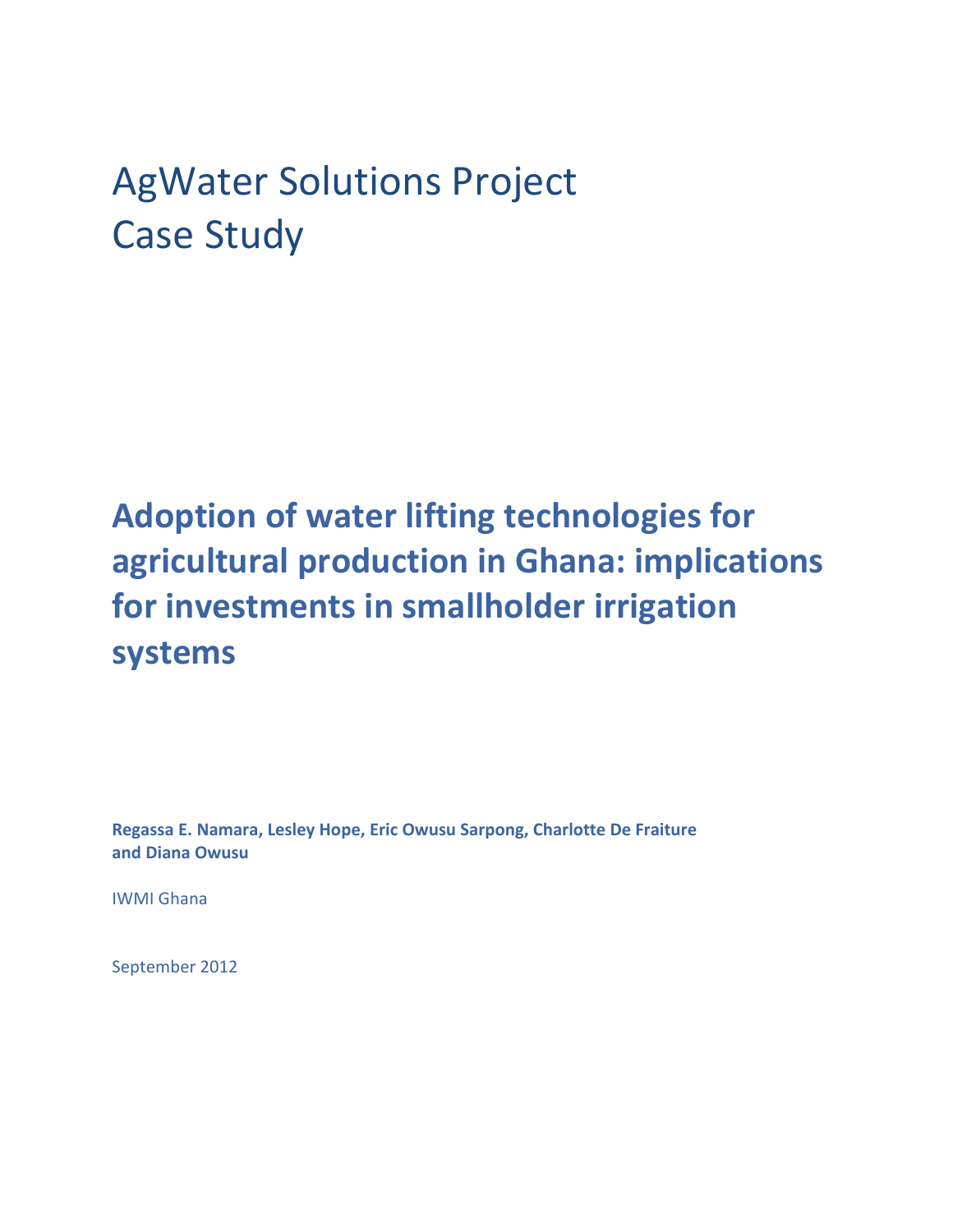#### **Acknowledgment**

The authors and project partners wish to thank the Bill & Melinda Gates Foundation for the generous grant that made this project possible.

#### **The AWM Project**

The AgWater Solutions project was implemented in five countries in Africa and two states in India between 2008 and 2012. The objective of the project was to identify investment options and opportunities in agricultural water management with the greatest potential to improve incomes and food security for poor farmers, and to develop tools and recommendations for stakeholders in the sector including policymakers, investors, NGOs and small-scale farmers.

The leading implementing institutions were the International Water Management Institute (IWMI), the Stockholm Environment Institute (SEI), the Food and Agriculture Organization of the United Nations (FAO), the International Food Policy Research Institute (IFPRI), International Development Enterprises (iDE) and CH2MHill.

For more information on the project or detailed reports please visit the project website http://awm-solutions.iwmi.org/home-page.aspx.

#### **Disclaimers**

This report is based on research funded by the Bill & Melinda Gates Foundation. The findings and conclusions contained within are those of the authors and do not necessarily reflect positions or policies of the project, its partners or the Bill & Melinda Gates Foundation.

Copyright © 2012, by IWMI. All rights reserved. IWMI encourages the use of its material provided that the organization is acknowledged and kept informed in all such instances.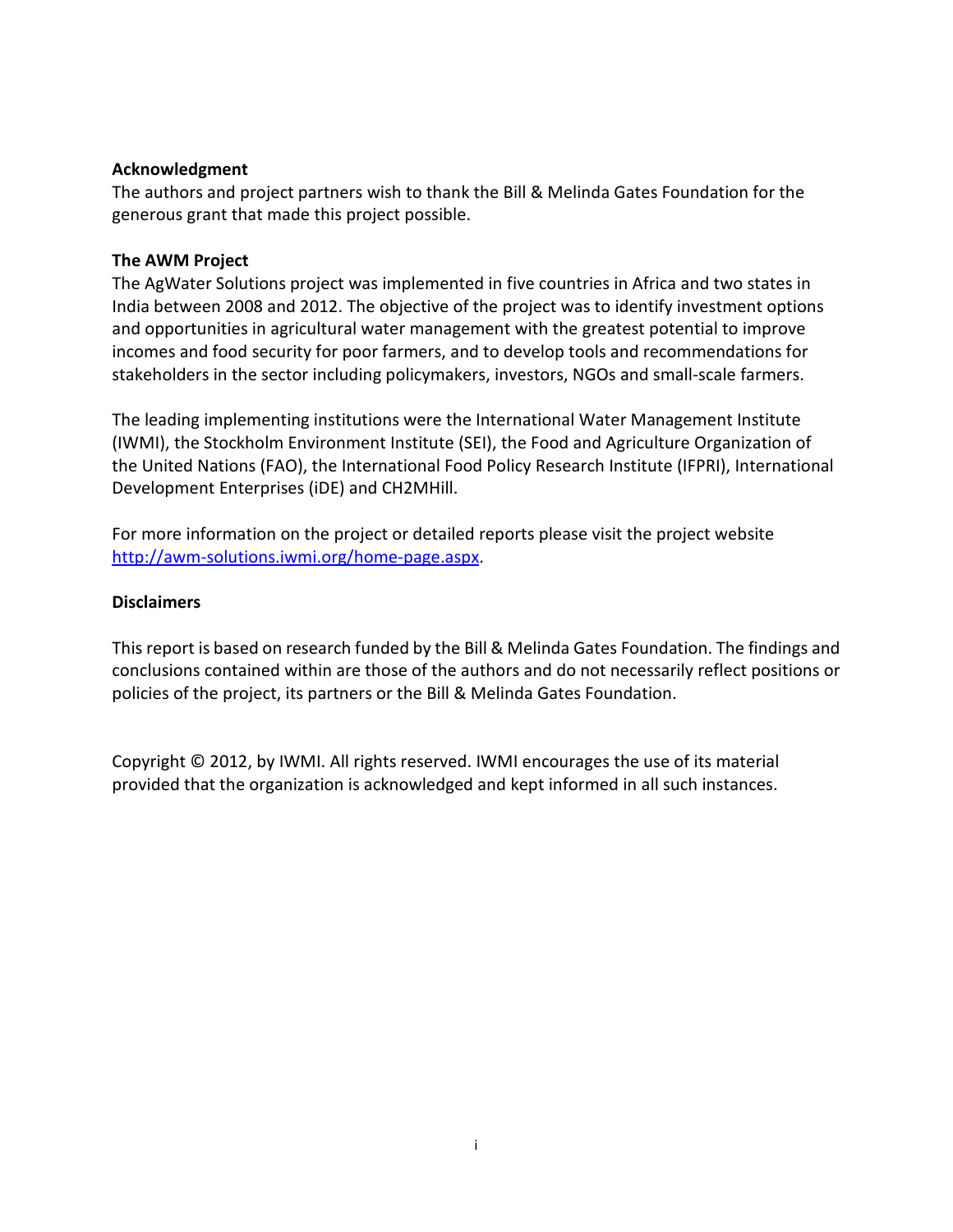## **Table of Contents**

|    |               |                                                                                        | 1  |
|----|---------------|----------------------------------------------------------------------------------------|----|
| 1. |               |                                                                                        |    |
| 2. |               |                                                                                        |    |
|    |               |                                                                                        |    |
|    |               |                                                                                        |    |
|    |               |                                                                                        |    |
| 3. |               |                                                                                        |    |
|    |               | 3.1 Socio-economic and demographic characteristics of the sample farmers-a comparative |    |
|    |               |                                                                                        |    |
|    |               |                                                                                        |    |
|    |               |                                                                                        |    |
|    | $3.5^{\circ}$ |                                                                                        |    |
|    | 3.6           |                                                                                        |    |
|    | 3.7           |                                                                                        |    |
|    |               |                                                                                        |    |
|    |               | 3.9 Constraints to adoption of water lifting technologies and expansion of private     |    |
|    |               | 3.9.1                                                                                  | 17 |
|    |               | 3.9.2<br><b>Finances</b>                                                               |    |
|    |               | 3.9.3                                                                                  |    |
|    |               | 3.9.4<br>Marketing risk                                                                |    |
|    |               | 3.9.5                                                                                  |    |
| 4. |               |                                                                                        |    |
|    |               |                                                                                        |    |
|    |               |                                                                                        |    |
| 5. |               |                                                                                        | 27 |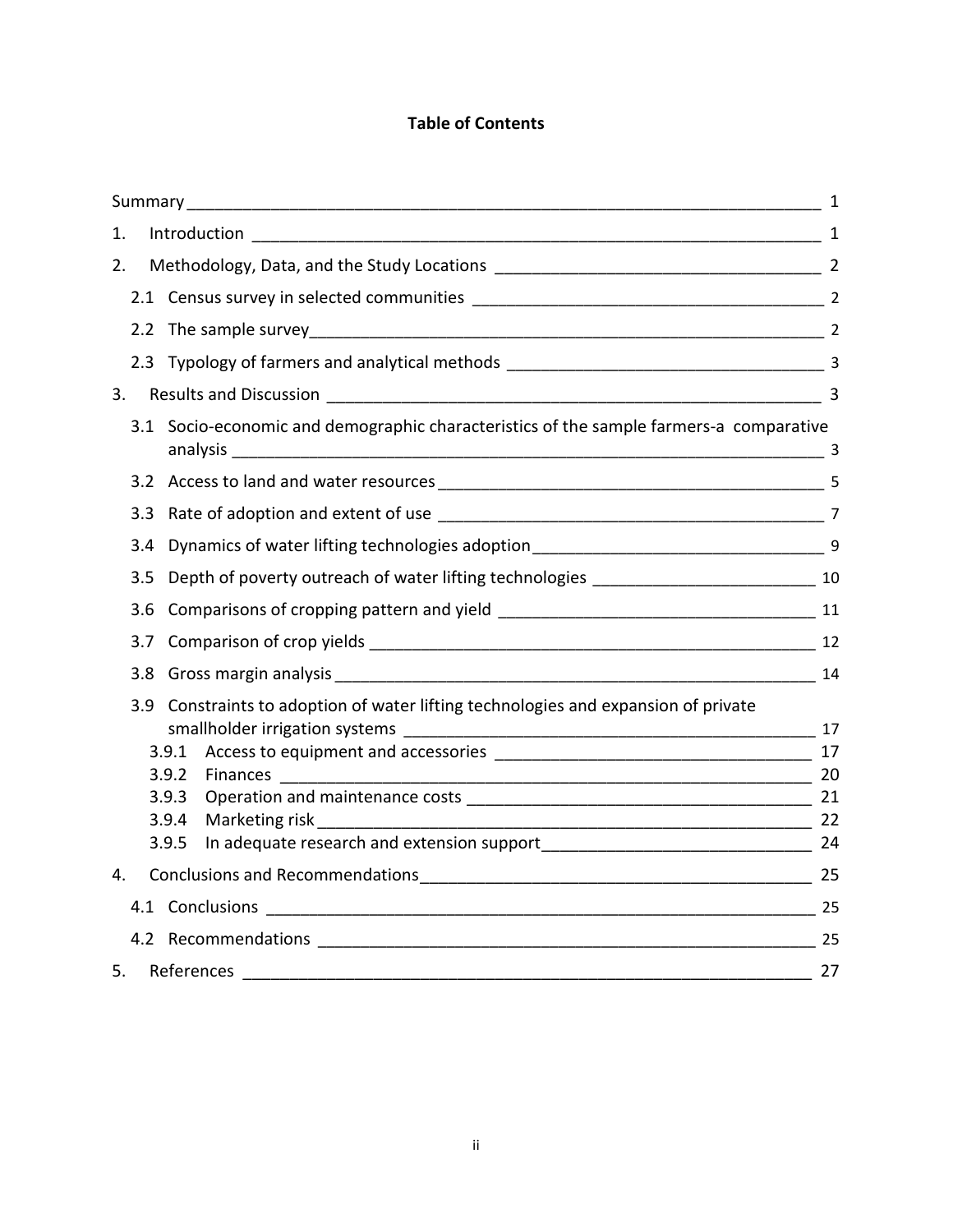#### **Summary**

Irrigation has become one of the priority development agenda items in Ghana and in Sub-Saharan Africa, in general. There is a genuine endeavor to increase public and large scale private investment in the sector. The on-going smallholder-driven private irrigation development that is largely based on water lifting technologies is not yet fully appreciated. The major premise of this paper is that smallholders themselves can play a significant role in materializing national irrigation development plans, provided they have access water lifting technologies, especially small motorized pumps. In line with this, the paper analyses the adoption pattern and constraints of water lifting technologies in Ghana and suggests interventions that would enhance wider dissemination. Currently, these technologies are mainly accessible to better-off farmers. The main factors inhibiting wider application are poorly developed supply chains, lack of access to finances, high operational and maintenance costs, high output price risks, and lack of institutional support. To realize the potential of water lifting technologies, improvements are required in the entire value chain of lift irrigation systems.

#### **1. Introduction**

There is a renewed emphasis on irrigation development in Ghana and in SSA. The new policy direction seems to favor gravity based surface irrigation or centrally managed large pumps. Lift irrigation systems are based on technologies widely varying in their sophistication from ropeand-buckets for irrigating small plots, to 1000 HP pumps that are operated centrally and irrigate thousands of hectares. It is claimed that lift irrigation systems are the dominant type of irrigation in Ghana and in West Africa due to the proliferation of relatively cheap small motorized pumps from a variety of sources (Abric et al., 2011; Pukey and Vermillion, 1995). Smallholder-driven lift irrigation systems, particularly those based on less than 10 HP pumps, are often ignored in the mainstream irrigation development policy agenda.

The adoption pattern and extent of area under lift irrigation system is rarely documented (i.e., there are no statistics on small private irrigation) and the dynamics of adoption of these technologies are poorly understood. This paper provides information required for charting an irrigation development strategy and prioritizing investments for small-scale, individual irrigators. While the study was conducted in Ghana, the results have Sub-Saharan Africa wide implications. The paper provides answers to the following research questions:

- To what extent are these technologies in use in Ghana?
- What is the current rate and pattern of adoption of water lifting technologies in Ghana?
- What are the reasons for adoption or non-adoption?
- Who are the current adopters? Are they the better-off farmers?

The paper further suggests strategic and policy recommendations with the intent of enhancing wider uptake of water lifting technologies in Ghana in particular and in SSA in general.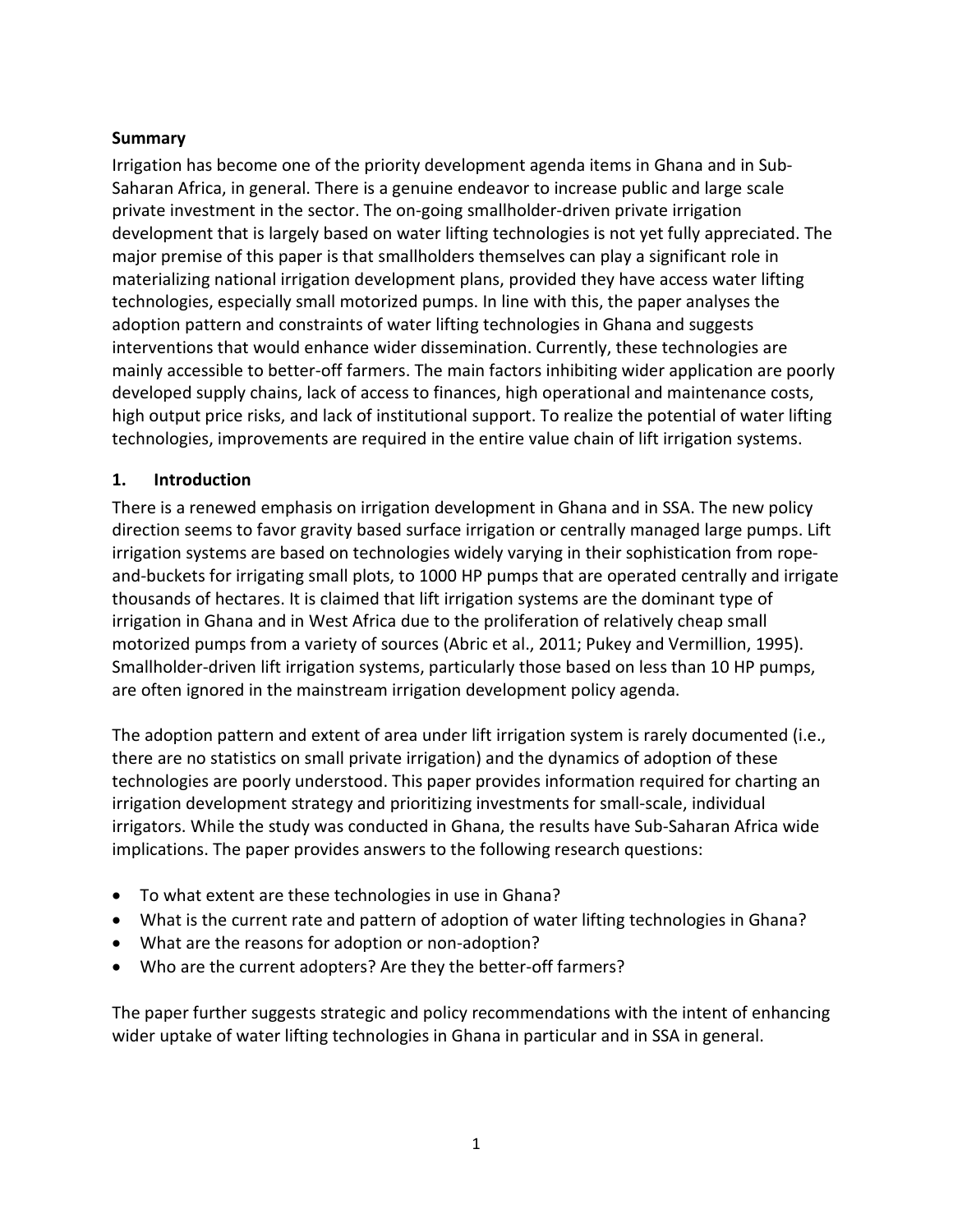## **2. Methodology, Data, and the Study Locations**

Two types of surveys were conducted. First, a census survey was conducted in five regions, where the adoption of water lifting technologies was known to be happening. The five regions were Ashanti, Greater Accra, Volta, Upper West and Upper East (Figure 1). Second, detailed sample surveys were conducted in three regions (Volta, Accra and Ashanti) using the results of the census survey as a sampling frame (Figure 1).



Figure 1. The study locations

## *2.1 Census survey in selected communities*

The five regions (Volta, Greater Accra, Ashanti, Upper West, and Upper East) represent the southern and coastal zones, the semi-deciduous forest, transitional, and the savanna agroecological zones. From these regions, a total 20 districts and 68 communities were selected based on the prevalence of water lifting technologies. Subsequently, a hut-to-hut survey was conducted using a structured survey questionnaire in 12,620 farm households.

## *2.2 The sample survey*

The data obtained from the census survey served as a sampling frame in the subsequent indepth sample survey in Ashanti, Greater Accra, and Volta regions. Nineteen communities, 8 each representing rural and per-urban settlements, and 3 representing urban settlements were selected. A total of 494 farmers were randomly selected using a multi-stage stratified sampling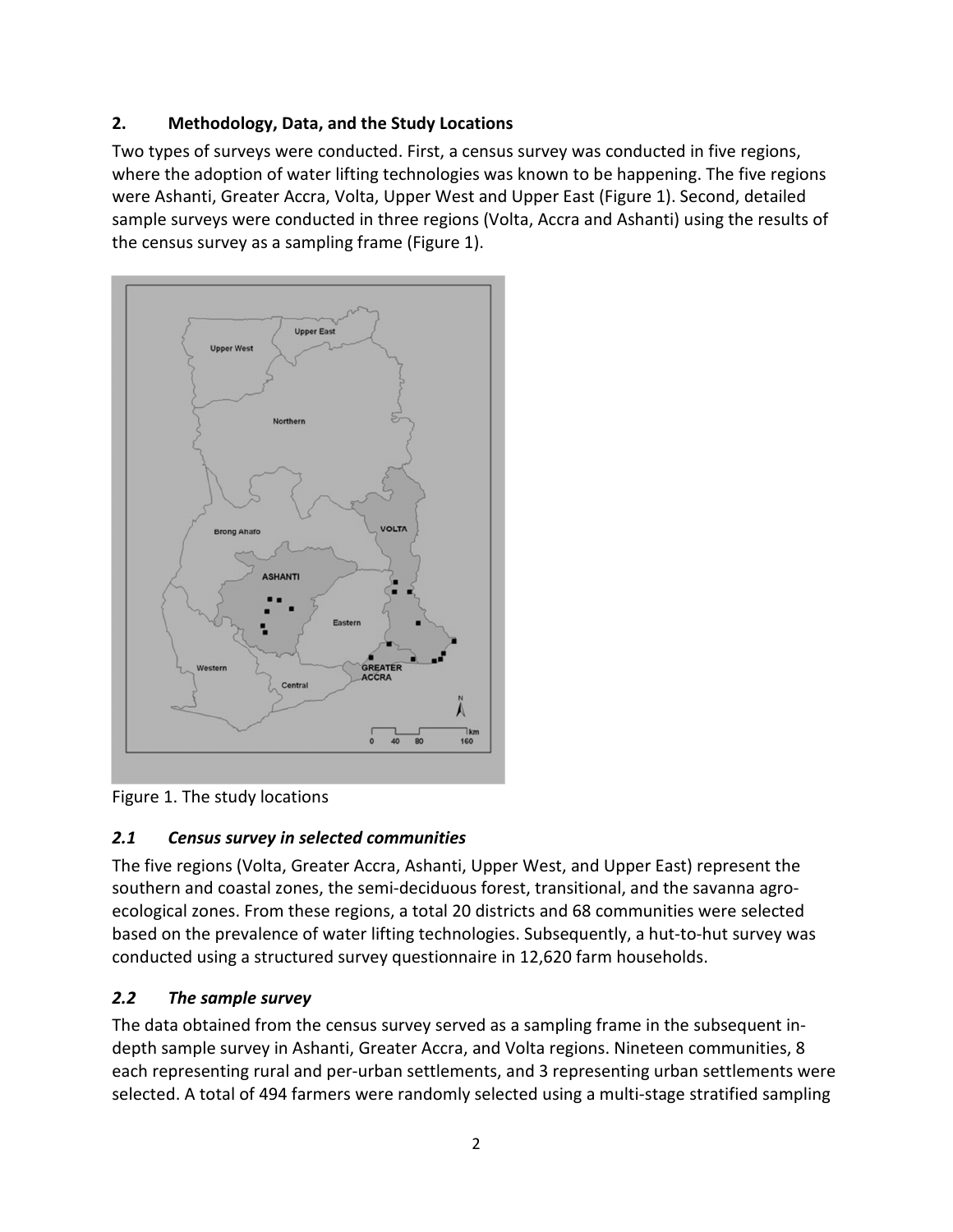design. Cochran's sample size determination formula for categorical data was used to determine the sample size (Cochran, 1977).

## *2.3 Typology of farmers and analytical methods*

In the analysis of the data, farmers were characterized according to the type of water lifting technologies they commonly use.

- Rain dependent: farmers who depend entirely on rain for agricultural production;
- Bucket users: farmers who lift water with buckets;
- Treadle pump users: farmers who lift water with treadle pumps;
- Petrol or diesel pump users: farmers who lift water with petrol or diesel engine pumps;
- Electricity pump users: farmers using electricity powered pumps to lift water;
- Canal dependent: farmers who depend on canal water for agricultural production, and
- Farmers who use a combination of irrigation types.

It should be noted that irrigation practicing farmers may also have rain-fed plots. As a rule small farmers specializing in irrigated farming alone are rare in Africa. One of the main intents of this paper is to analyze the 'depth' of poverty outreach of water lifting technologies. In other words, who are the current adopters? Are they the better-off farmers? To answer these questions, a composite multi-dimensional poverty index (MPI) was developed using principal component analysis. This index was used to categorize the sample farmers into quintiles (i.e., very poor, poor, middle, rich, and very rich). First, the rain-fed dependent farmers were ranked based on their relative MPI to create the five poverty groupings described above. This approach was used because rain-fed dependent farmers are considered to represent an unbiased sample of the general farming population in Ghana. Cutoff values for the quintiles of these rain-fed dependent farmers were determined and used to group water lifting technology adopters.

Poverty outreach was assessed by constructing bar graphs of the distributions of the water lifting technology adopters and non-adopters (i.e., rain-fed dependent farmers) samples by MPI quintiles and visually inspecting the distribution patterns. By default, the bars for rain-fed dependent farmers are expected to be equal in size across the MPI groups and, if water lifting technologies are poverty neutral, the distribution of adopters is expected to follow a similar pattern to that of entirely rain-fed dependent farmers.

## **3. Results and Discussion**

## *3.1 Socio-economic and demographic characteristics of the sample farmers-a comparative analysis*

Water lifting technology adopters tend to be younger and predominantly male, with a high child dependency ratio and lower age-dependency ratio. The dependency ratio is an agepopulation ratio of those not economically active (the dependents) and those in the labor force (the productive people). The dependents usually include those under the age of 15 and over the age of 64. The productive people make up the population between ages 15-64. The dependency ratio can be decomposed into the child dependency ratio and the age dependency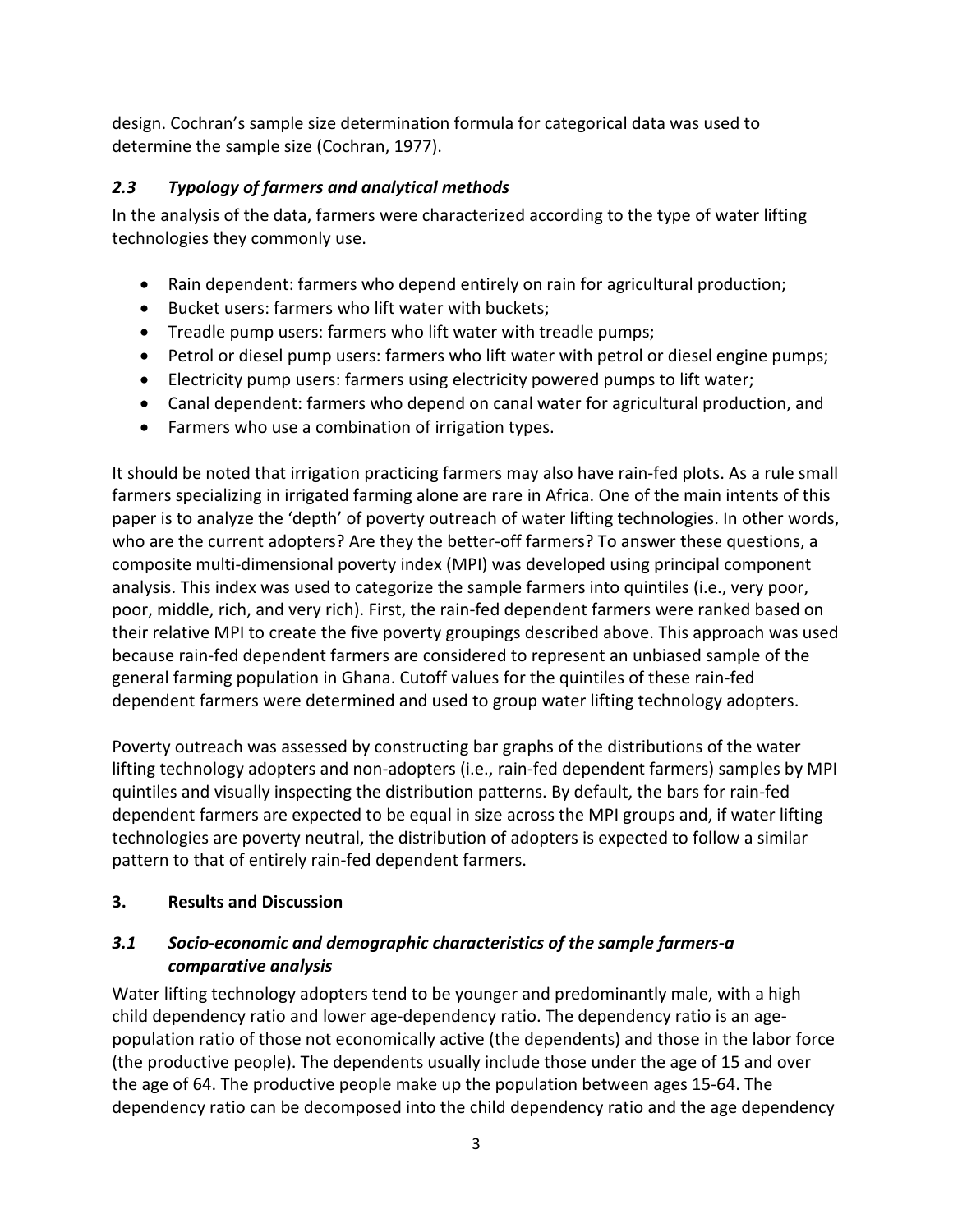ratio. As the ratio increases there may be an increased burden on the productive part of the population to maintain the welfare of the economically dependent.

Taking the proportion of women in the rain-fed dependent sample as a bench mark, we can conclude that women are under-represented in the water lifting technology adopters' sample, but over-represented in the canal dependent farmers sample (Table 1). Currently, male headed households had significantly better opportunities for adopting water lifting technologies. The higher proportion of female headed households in the canal irrigation sample may be due to deliberate targeting of women farmers in irrigated land allocation in the public schemes.

| Farmer typology          | Male       | Female     | N   |
|--------------------------|------------|------------|-----|
|                          | headed     | headed     |     |
|                          | households | households |     |
| Rain-fed dependent       | 76.2       | 23.8       | 84  |
| <b>Bucket users</b>      | 88.2       | 11.7       | 222 |
| Petrol/diesel pump users | 86.5       | 13.5       | 104 |
| Electric pump users      | 94.5       | 5.1        | 78  |
| Canal dependent farmers  | 77.4       | 22.6       | 31  |

Table 1. Gender disaggregation of households

Water lifting technology adopters tend to have a better level of education. This is particularly so for electric pump users; about 30.8% of which had college or university level training. The proportion of illiterate farmers in the rain-fed dependent category is higher (Table 2).

| Farmer<br>typology              | Illiterate | Primary | Junior<br>Secondary<br>School | Senior<br>Secondary<br>School | $\Omega$<br>Level | A<br>level | College | University | $\mathsf{N}$ |
|---------------------------------|------------|---------|-------------------------------|-------------------------------|-------------------|------------|---------|------------|--------------|
| Rain-fed<br>dependent           | 18.1       | 15.7    | 39.8                          | 24.1                          | 0.0               | 0.0        | 2.4     | 0.0        | 83           |
| <b>Bucket</b><br>users          | 13.6       | 17.7    | 38.2                          | 13.2                          | 2.3               | 2.3        | 10.5    | 2.3        | 220          |
| Petrol/dies<br>el pump<br>users | 10.6       | 22.1    | 37.5                          | 20.2                          | 2.9               | 1.9        | 4.8     | 0.0        | 104          |
| Electric<br>pump users          | 3.9        | 6.4     | 42.6                          | 10.3                          | 3.9               | 1.3        | 24.4    | 6.4        | 78           |
| Canal<br>dependent              | 9.7        | 22.6    | 41.9                          | 9.7                           | 6.5               | 3.2        | 6.4     | 0.0        | 31           |

Table 2. Levels of education of farmers adopting different water lifting technologies

Farmers practice diverse livelihood strategies (Table 3). Arable crop farming and non-farm activities are the major occupations of the sample farmers. The importance of non-farm activities in the overall livelihood strategies of the sample farmers is remarkably high.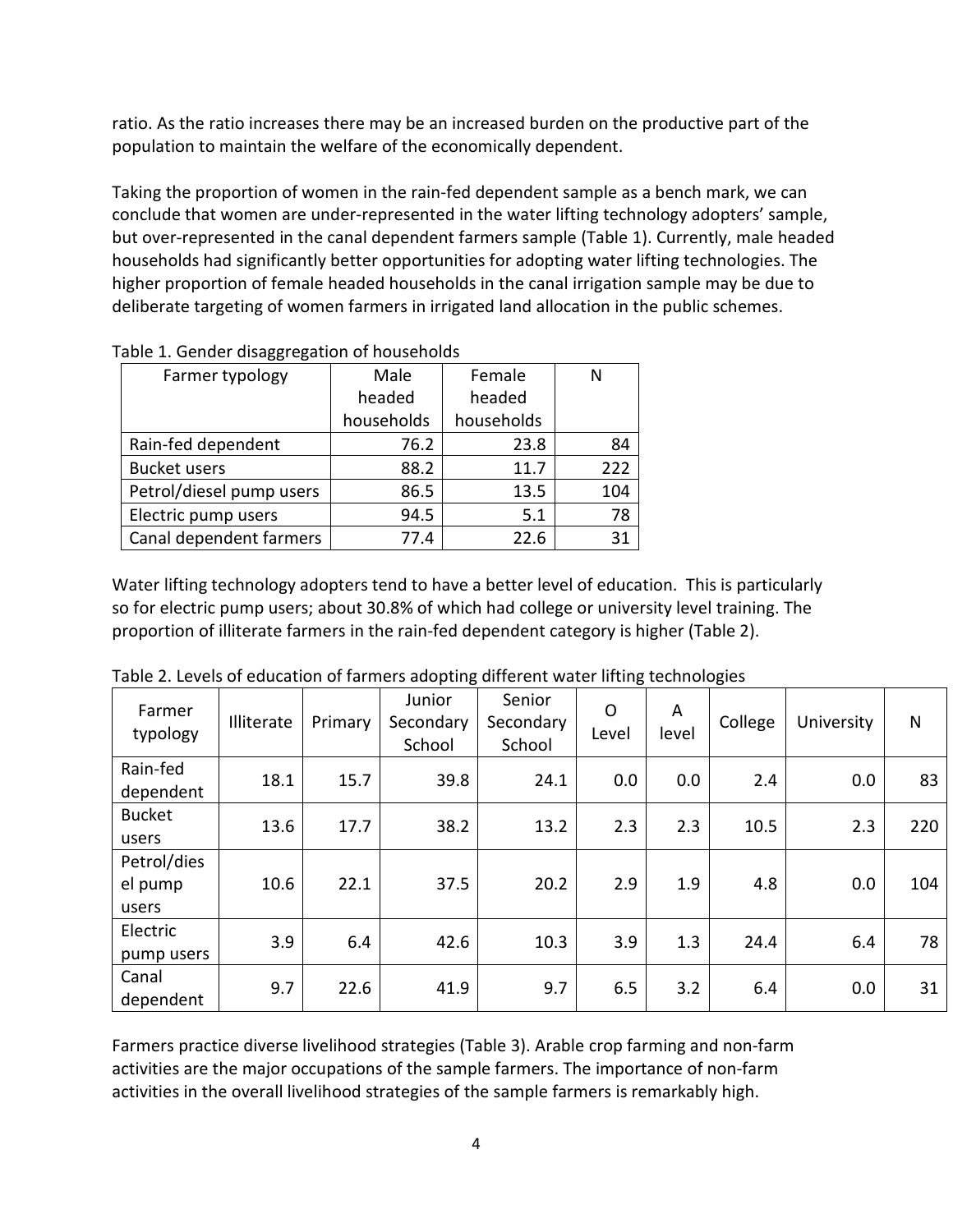| $\sim$ 0.000 $\sim$ 0.000 $\sim$ 0.000 $\sim$ 0.000 $\sim$ 0.000 $\sim$ 0.000 $\sim$ 0.000 $\sim$ 0.000 $\sim$ 0.000 $\sim$ 0.000 $\sim$ 0.000 $\sim$ | Rain-fed  | <b>Buckets</b> | Petrol     | Electric   | Canals    |
|-------------------------------------------------------------------------------------------------------------------------------------------------------|-----------|----------------|------------|------------|-----------|
| Activities                                                                                                                                            | dependent | users          | Pump users | Pump users | dependent |
| Arable crop farming                                                                                                                                   | 53.3      | 51.1           | 55.5       | 49.8       | 50.0      |
| Tree crop farming                                                                                                                                     | 6.1       | 1.2            | 0.3        | 0.0        | 0.0       |
| Livestock farming                                                                                                                                     | 0.9       | 1.2            | 0.3        | 0.4        | 1.0       |
| Salaried workers                                                                                                                                      | 4.2       | 10.6           | 8.5        | 18.0       | 9.2       |
| Non-farm activities <sup>a</sup>                                                                                                                      | 33.2      | 31.2           | 31.2       | 31.4       | 38.8      |
| Fishing                                                                                                                                               | 2.3       | 4.7            | 4.1        | 0.4        | 1.0       |
| N                                                                                                                                                     | 214       | 679            | 317        | 255        | 98        |

Table 3. The occupational profile of economically active household members (%)

a Non-farm activities include: bricklayer, carpenter, tailor, Artisans, building contractor, matron, hair dresser, driver, seamstress, mechanic, petty trader, engineer, pastor, crop marketing, crop processing, etc.

There are some differences in the occupational profile of the farmers. Proportionately more household members from rain-fed dependent farmers are engaged in tree-crop farming. Significantly higher proportions of water lifting technology adopters are engaged in salaried employment. This is particularly so for farm household members who use electric pumps. The occupational patterns of the sample farmers from the three regions are generally similar. Farmers in Greater Accra region derive their livelihoods from occupations other than farming.

## *3.2 Access to land and water resources*

Access to water source and suitable land influence the probability of adopting water lifting technologies. The major water sources used by lift irrigation technology users are rivers (30.9%), groundwater (30.6%), streams (19.3%), dugouts (14.9%), small reservoirs (2.2%), and lakes (2.1%). Except in the Volta region, farmers who depend entirely on rain-fed agriculture have also reported to have access to surface water sources such as rivers, streams, and dugouts. Only 16.3% of the farmers who are entirely rain-fed dependent reported to have no access to a water source. Thus, access to water may not be a major limiting factor for adopting water lifting technologies. There was some difference in the type of water sources accessed by the different categories of farmers. About 95% of the electric pump users depend on groundwater sources. Thus, farmers using electric pumps for lifting water rely almost exclusively on groundwater sources. Farmers using buckets and petrol/diesel pumps for lifting water have access to range of water sources indicating the versatility of these technologies.

However, the mere availability of a water source is not enough. It has to be within an acceptable distance from the settlement. For those who have reported access, it is often available within a maximum distance of a kilometer (Figure 2). As expected, the farmers rate groundwater highly with respect to the reliability of access and availability followed by rivers.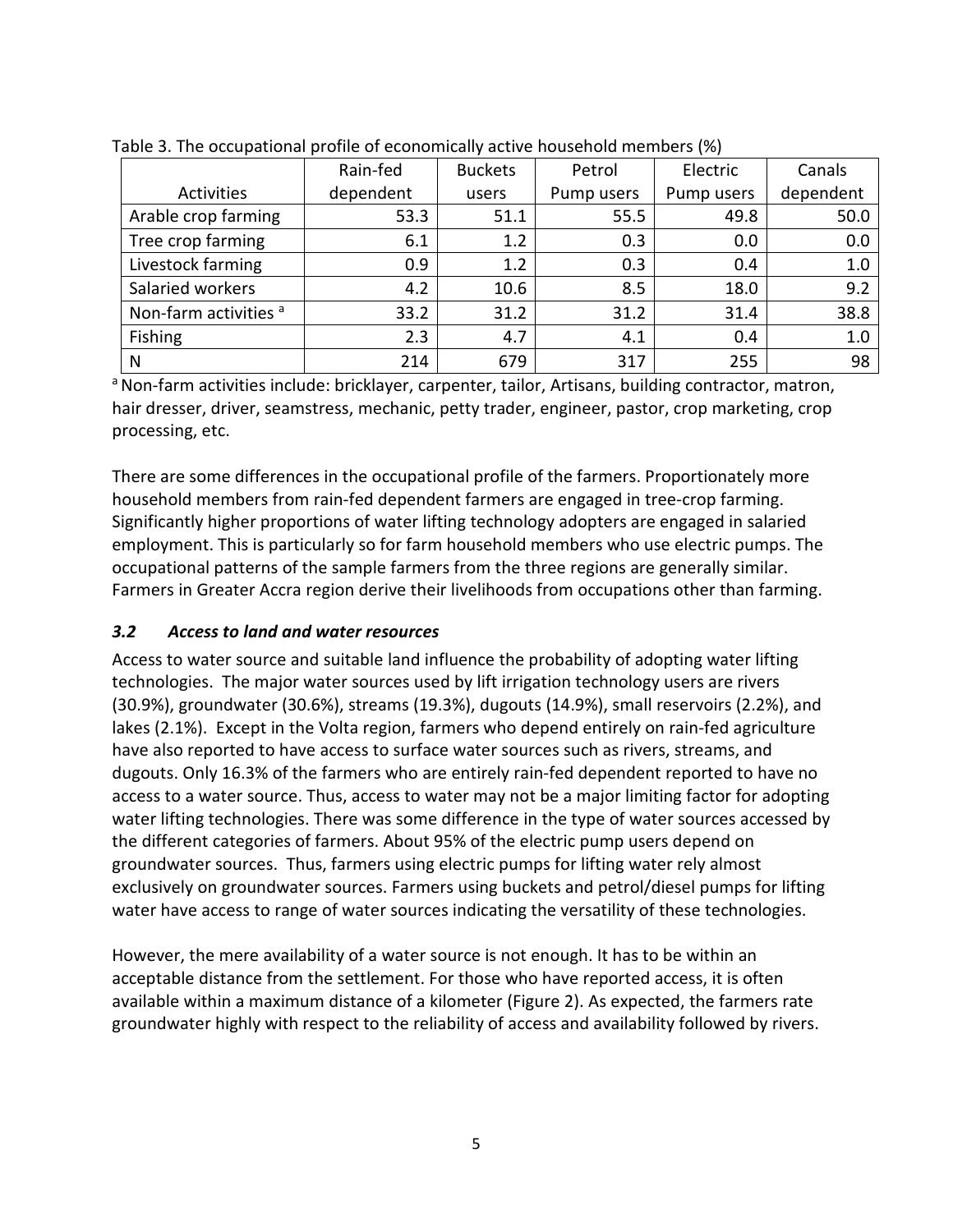

Figure 2. Distance in meters, of water lifting technology adopters from farms to water sources

The perception of farmers' water rights or water use rights also influences the farmers' decision to invest. The majority of the respondents (more than 77%) consider the water sources as their own. Therefore, they claim that they can use water, especially groundwater, without obtaining permission from any authorities. About 13% of the farmers with access to small reservoirs and dugouts reported that they needed to have permission from the chief or other relevant authorities to use water. The perception of the farmers regarding water use rights is divergent from official policies, which states that water resources in Ghana belong to the state.

To invest in water lifting technology, farmers also need suitable land in addition to water. About 88.1% of the sample households reported that they had potential irrigable areas. However, only 48% of the households that claimed to have potential irrigable area, have fully used their land. This value varies from region to region. In Ashanti, 26.7% of the households with potential irrigable land have fully developed their land. The corresponding values for Greater Accra and Volta regions were 61.6% and 48.6%, respectively. Alternatively, 52% of the sample farmers with potential irrigable area have unutilized irrigable area. The mean potential irrigable area is about 1.44 ha (Table 4). The highest mean potential irrigable area was reported from Volta (1.77 ha), while the lowest recorded was for Ashanti (1.14 ha). Mean potential irrigable area for Greater Accra was 1.49 ha.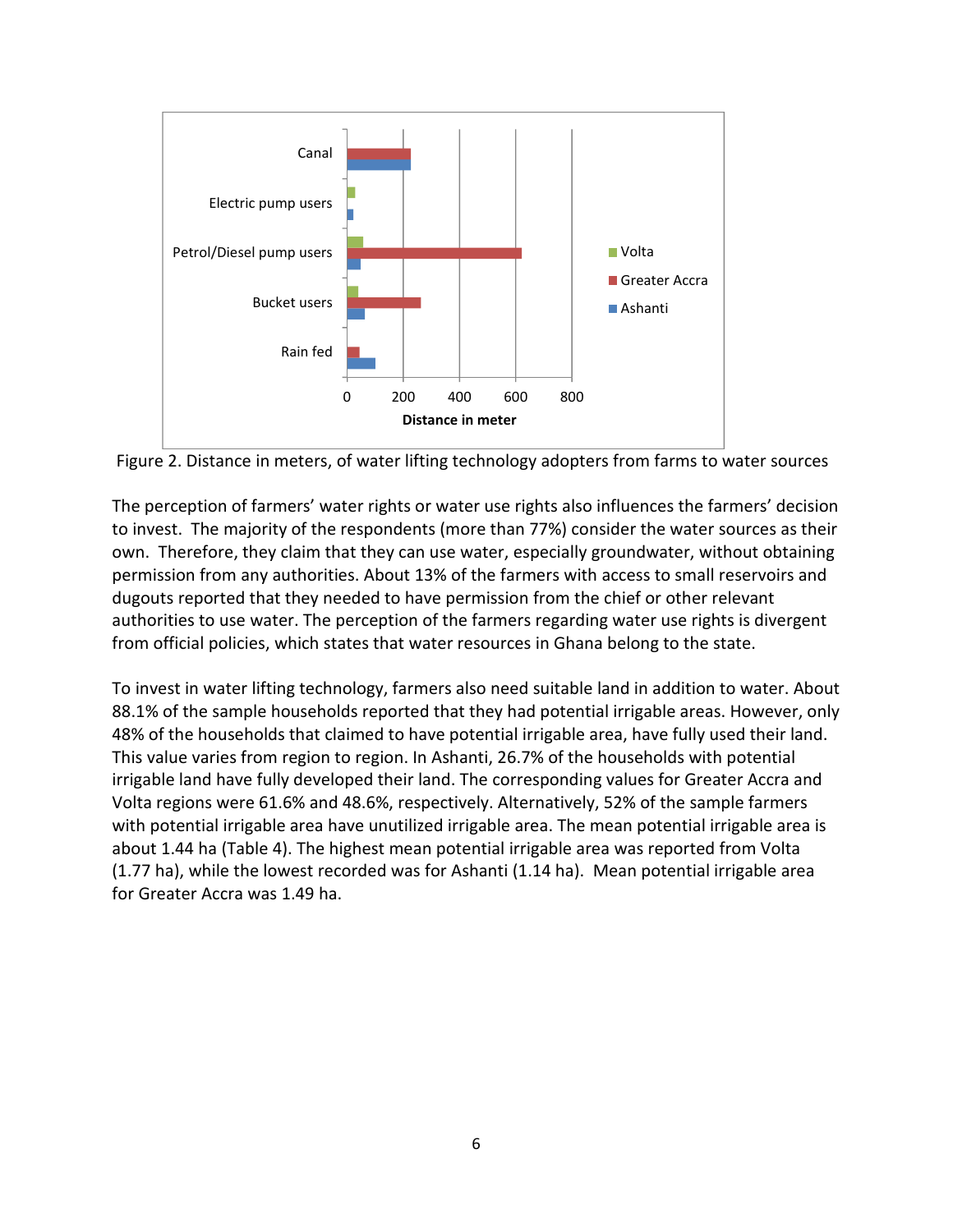| Farmer typology        | Own farm<br>land (ha) | Cultivated<br>land (ha) | Irrigable<br>area (ha) | N   |
|------------------------|-----------------------|-------------------------|------------------------|-----|
| Rain-fed dependent     | 2.2                   | $1.5\,$                 | 1.3                    | 98  |
| <b>Bucket users</b>    | 2.0                   | 1.7                     | 1.4                    | 270 |
| Treadle pump users     | 2.4                   | 4.0                     | 2.1                    |     |
| Petrol pump users      | 3.9                   | 2.3                     | 1.6                    | 157 |
| Electricity pump users | 1.6                   | 1.2                     | 1.4                    | 80  |
| Canal dependent        | 1.7                   | 1.7                     | 1.5                    | 32  |
| Mean                   | 2.43                  | 1.77                    | 1.44                   | 641 |

Table 4. Cultivable area and potential irrigable area

The size of unused potential irrigable area per household was 54.3% of the mean potential irrigable area (which is 1.44 ha). This value is 47.5% for Ashanti, 45% for Greater Accra and 42.5% for Volta region. Based on these regional values, estimates of potential area that can be developed through farmers own investments in water-lifting technologies can be made. In 2008, the official figure for farm households in Ghana was 1,849,961 (MOFA/SRID, 2010). Of the total, it is estimated that 88.1% have potential irrigable area, which is equivalent to 1,629,014 farm households, each with about 1.44 ha potential irrigable area (see Table 4). Thus, the total area that can potentially be developed by farmers through their own investments is 2,345,780 ha. Some of the factors inhibiting the realization of this potential are presented in section 3.6.

#### *3.3 Rate of adoption and extent of use*

The adoption rates of the different water lifting technologies were calculated from the census survey involving 12,620 farm households (Table 6). The bucket is the most dominant water lifting technology followed by petrol/diesel pumps. The reasons buckets are more prevalent as reported by farmers are: low acquisition, maintenance, and operation cost; fragmented land holding (buckets offer mobility over different plots); ease of use (no special training is required); and low water requirement. The prevalence of motorized pumps was higher in Ashanti and Volta regions compared to the Northern regions of Ghana (Upper East and Upper west regions).

|                    |           |       |         | . .      |             |        |
|--------------------|-----------|-------|---------|----------|-------------|--------|
| Water lifting      | Greater   | Volta | Ashanti | Upper    | Upper       | Total  |
| technology         | Accra (%) | (%)   | (96)    | West (%) | East $(\%)$ | (%)    |
| <b>Buckets</b>     | 66.8      | 46.3  | 79.0    | 44.2     | 61.5        | 60.5   |
| Petrol/Diesel pump | 5.7       | 8.7   | 11.4    | 7.6      | 4.5         | 8.3    |
| Electric pump      | 0.4       | 24.8  | 0.03    | 0.0      | 0.0         | 7.0    |
| Treadle pumps      | 0.0       | 0.2   | 0.1     | 0.1      | 0.0         | 0.1    |
| N                  | 2244      | 3525  | 3536    | 1891     | 1424        | 12,620 |

Table 6. The adoption rates of different water lifting technologies in five regions of Ghana

Often, different water lifting technologies are used on the same farm. For example, motorized pump owners also keep buckets. They use the two technologies at different times during the crop development stage over a season. The use of buckets and motorized pumps on the same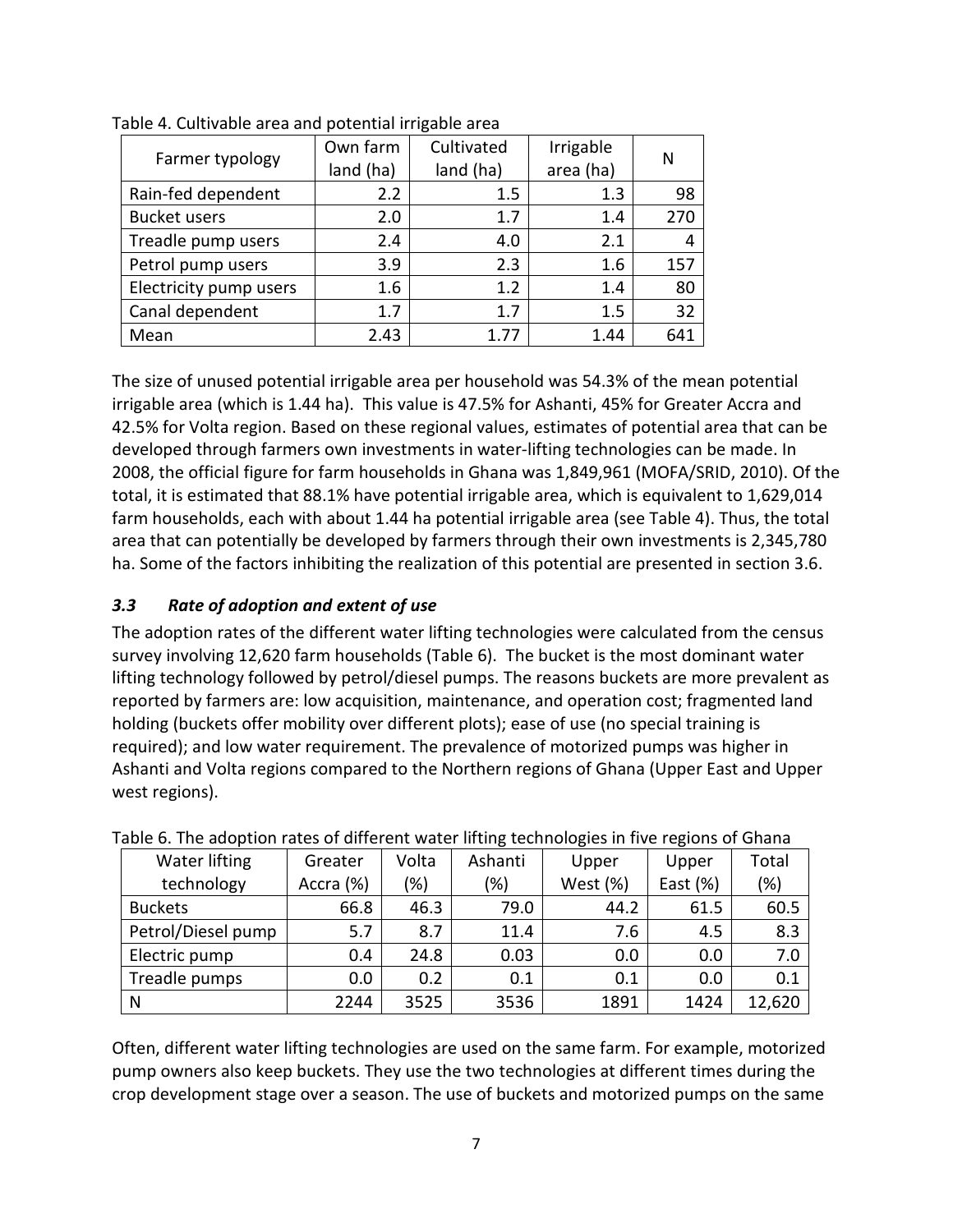farm is common. Procurement of motorized pumps will not stop farmers from the continued use of buckets for the following reasons:

- Farmers maintain buckets as a risk minimization strategy. For instance, when the fuel costs rise or when fuel shortage occurs farmers resort to the use of bucket technology which is more cost-effective in the circumstance, to save crops and increase farm income.
- The farmers believe that buckets and motorized pumps are used for different kinds of crops.
- The farmers confirm that buckets and motorized pumps can be used at different crop growth stages. For instance, buckets are used for nursery preparation, and immediately after transplanting to minimize crop damage

As indicated in section 3.3, a significant percentage of smallholders are aware about the different water lifting technologies but only some of them managed to use the technologies (Figure 3).



Figure 3. The adoption pattern of water lifting technologies among the sample farmers

Using the water lifting technologies adoption rates presented in Table 6 and the regional estimate of the number of farm households (MOFA, 2008); the number of small motorized pumps (excluding electric pumps) in Ghana was estimated to be about 169,624. Official import data from the Ghana Customs Excise and Preventive Service (CEPS) indicates that about 65,275 pumps and accessories worth US\$8,064,760.4 were imported into Ghana between 2003 and May 2010 alone. It is estimated that there are 186,000 hectares of land irrigated by water lifting technologies. For comparison, the total area irrigated by public irrigation systems including small reservoirs and dugouts in 2009 was about 13,301 hectares (Namara et al., 2011).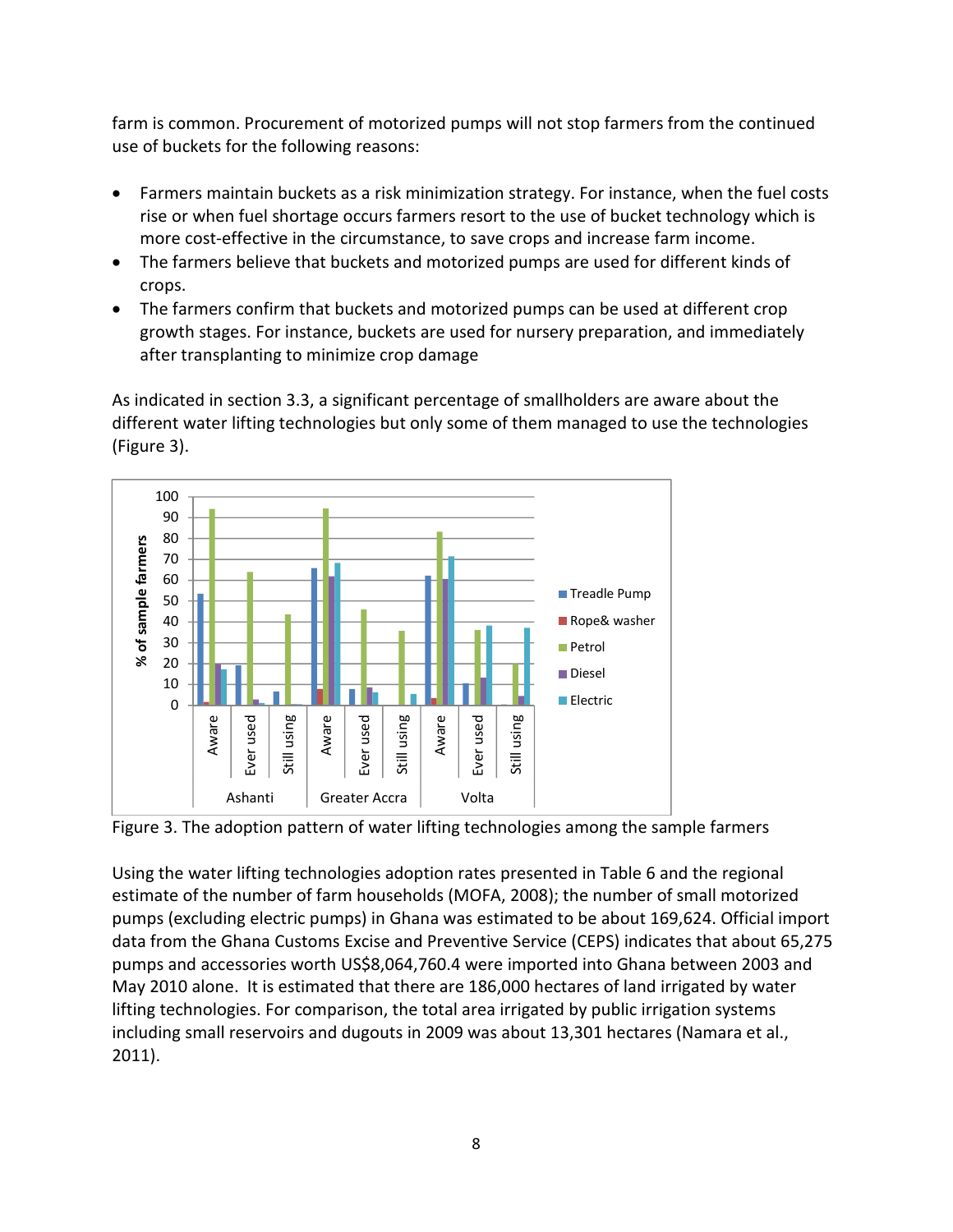## *3.4 Dynamics of water lifting technologies adoption*

Technology adoption involves in two interrelated steps. First, the adopters have to be aware of the technology. Second, the adopters practically apply the technology if they are convinced of the benefits. Some farmers were aware of petrol and diesel pumps as far back as the late 1960s and early 1970s. However, the majority reported first becoming aware of petrol and diesel pumps in the 1980s (Figure 2). The majority reported that they first learned about electric pumps beginning in the1990s. The proportion of sample farmers who are aware of solar, wind, and rope and washer (R&W) pumps is lower. These pumps are relatively recent introductions and the majority of the sample farmers learned about them only in the early 2000s. The most important information sources for first-time learning about these water lifting technologies are: other farmers, Ministry of Food and Agriculture, the media, farmer cooperatives, and market women. Other sources include salespersons, schools, welders, road contractors, miners/engineers, well drillers, and illegal gold miners.

Awareness does not always entail practical use of the technology. Figure 4 presents the time line of actual use of the water lifting technologies. Despite awareness, no farmers are using rope and washer, wind, or solar pumps. For petrol, electric, and diesel pumps, there was a sharp increase in the rate of adoption from 1990 onwards, especially for petrol pumps.



Figure 4. The dynamics of adoption of water lifting technologies

The water lifting technology adoption pattern is found to be dynamic, meaning the technologies may be adopted and then dis-adopted due to economic and other reasons. In the assessment of the dynamics of water lifting technology adoption among 156 farmers surveyed in 2005 and again included in the 2010 survey in Ashanti and Volta regions, it was found that the use of treadle pumps has significantly diminished, while the use of motorized pumps has significantly increased (Table 7). The main reasons for the abandonment of treadle pumps as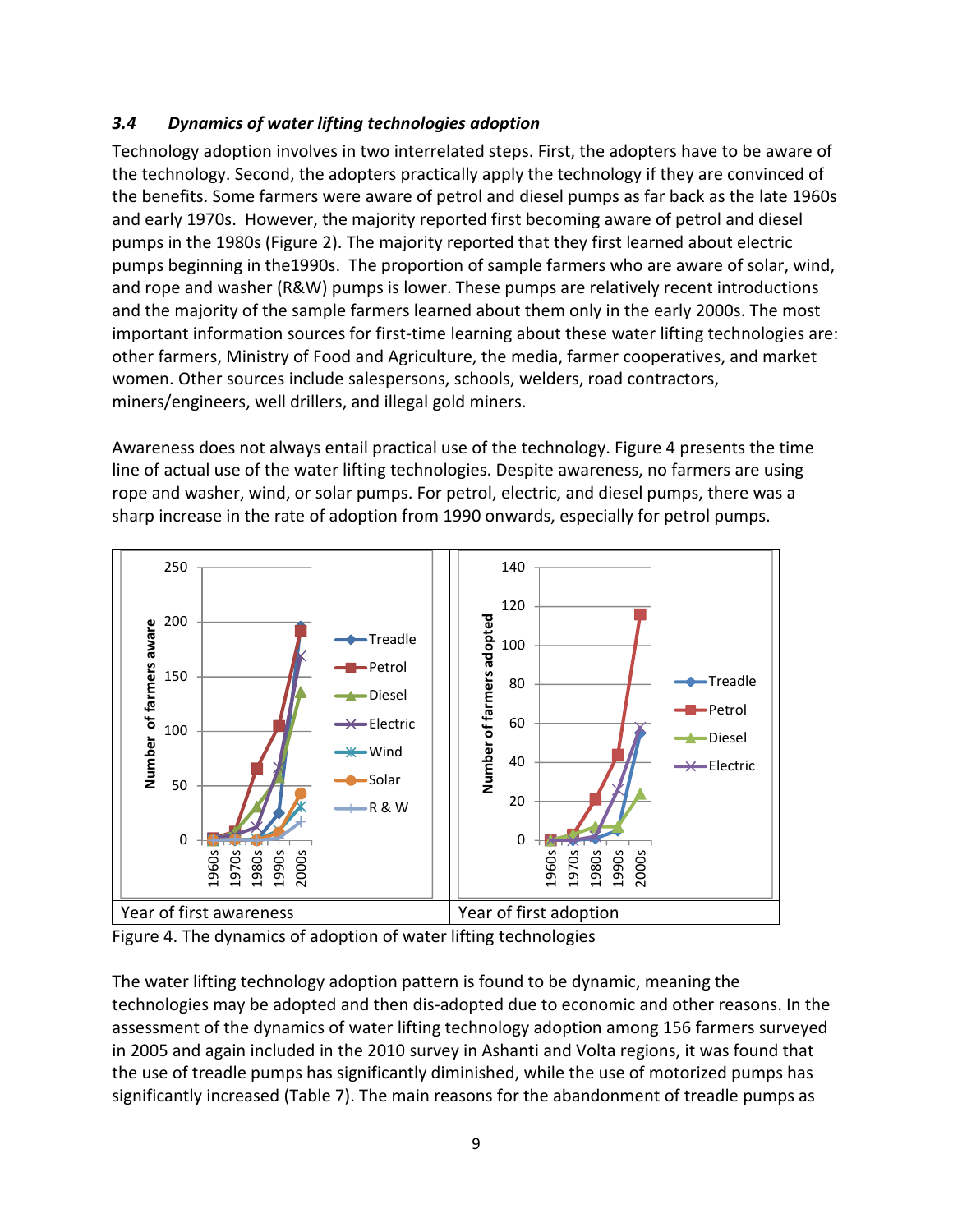revealed by farmers are in order of significance: high labor requirement, the limitation of the area that can be irrigated, affordability, and unavailability of spare parts. The water lifting efficiency of treadle pumps promoted was found to be technically inferior to even buckets. This, coupled with the drudgery involved in their application, contributed to the decline in the number of treadle pumps in use.

| <b>Water lifting Technologies</b> | Ashanti (%) |      | Volta (%) |      |
|-----------------------------------|-------------|------|-----------|------|
|                                   | 2005        | 2010 | 2005      | 2010 |
| Use of treadle pumps              | 52.7        | 12.5 | 30.1      | 1.9  |
| Use of buckets                    | 40.0        | 87.5 | 43.4      | 63.0 |
| Use of petrol/diesel pumps        | 1.8         | 46.9 | 7.4       | 13.0 |
| Use of electric pumps             | 0.0         | 3.1  | 19.1      | 37.0 |

Table 7. Dynamics of water lifting technologies adoption in Ashanti and Volta regions

## *3.5 Depth of poverty outreach of water lifting technologies*

The poverty outreach of water lifting technologies was assessed by drawing bar graphs of the distributions of the water lifting technology adopters and rain-fed dependent farmer's samples by MPI quintiles and visually inspecting the distribution patterns (Figure 5). By default, the bars for rain-fed dependent farmers are expected to be equal in size across the MPI groups and, if water lifting technologies are poverty neutral or equally accessible to all categories of farmers, the distribution of adopters is expected to follow a similar pattern to that of entirely rain-fed dependent farmers. However, this was not true in the present case as can be observed from the figures. At the moment, the richest 20% of the farming population are the most prominent adopters of water lifting technologies. This is particularly true for the Ashanti region. It is noteworthy that the majority of farmers who had access to canal irrigation are among the richest 20% category.



Figure 5. Poverty outreach of water lifting technologies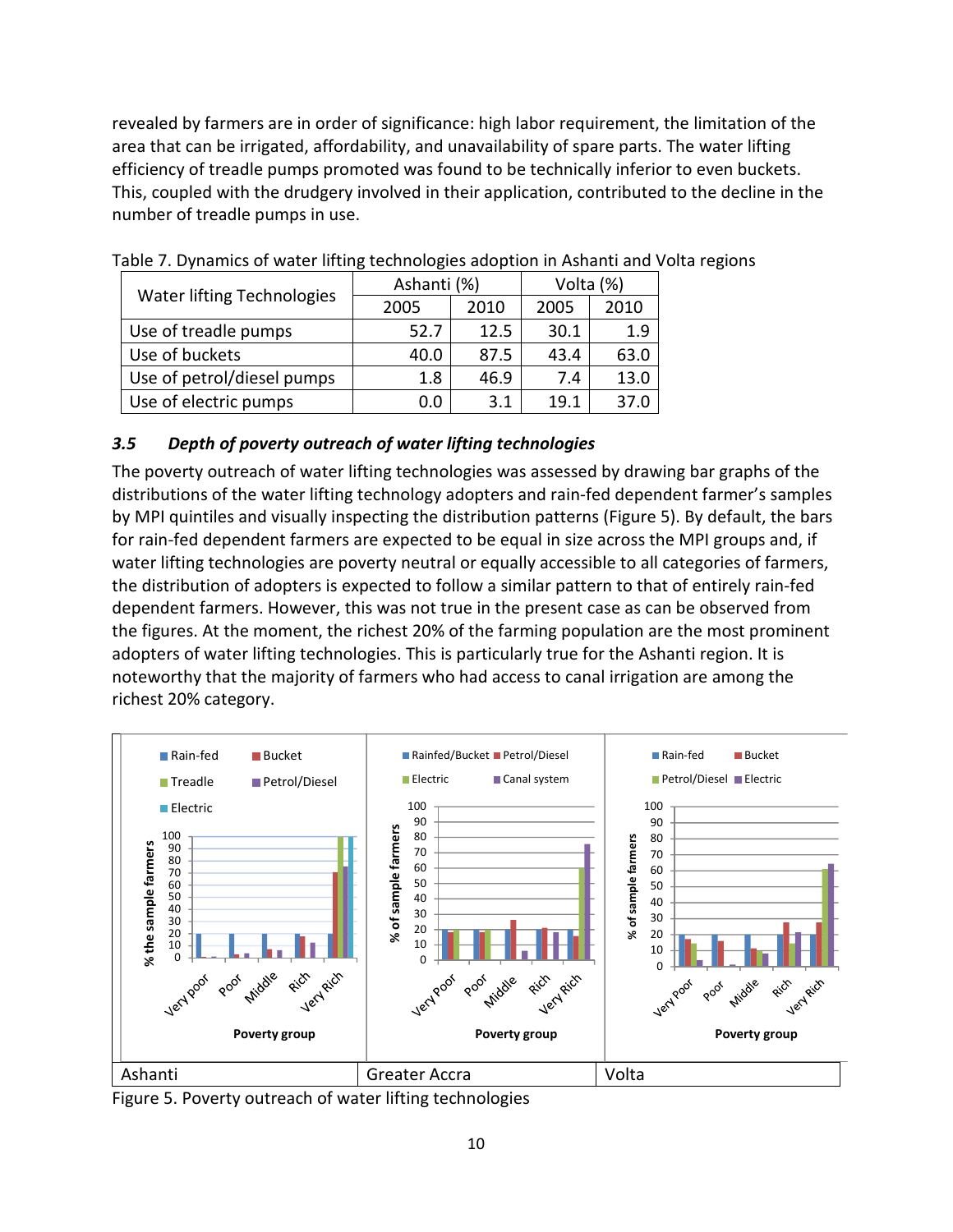## *3.6 Comparisons of cropping pattern and yield*

Vegetables dominated farmer's cropping patterns during the dry season. There is difference in cropping pattern among the different irrigation typologies. Vegetables constituted a mere 3.8% of the irrigation area of canal irrigation systems, whereas the cropped areas for rice and maize constituted about 88.7% of the total area. Farmers using buckets tended to grow diverse crops than motorized pump users. Two vegetables crops, namely pepper and okra constituted at least 53% of the area cultivated by motorized pump users. The most important crops in terms of acreage are pepper (23.0%), okra (19.3%), rice (13.9%), onion (10.6%), tomato (8.7%), maize (8.1%), and garden egg (6.9%) respectively. These crops together constituted over 90.5% of the total irrigated area during the dry season of 2008/2009 (table 8)

| Irrigation<br>typology<br>Crops | <b>Bucket</b> | Petrol/<br><b>Diesel</b> | Electric | Canal<br>system | Bucket +<br>Motorized<br>Pumps | Petrol &<br>Electricity | Total  |
|---------------------------------|---------------|--------------------------|----------|-----------------|--------------------------------|-------------------------|--------|
| Rice                            | 0.0           | 5.67                     | 0.0      | 32.8            | 2.2                            | 0.0                     | 40.67  |
| Maize                           | 5.22          | 2.43                     | 0.41     | 1.0             | 15.0                           | 0.2                     | 24.26  |
| Vegetables                      | 72.1          | 37.92                    | 25.47    | 1.42            | 73.31                          | 10.23                   | 220.45 |
| Other crops*                    | 5.06          | 0.0                      | 0.0      | 2.84            | 0.45                           | 0.0                     | 8.35   |
| Total                           | 82.38         | 46.02                    | 25.88    | 38.06           | 90.96                          | 10.43                   | 293.73 |

Table 8. Cropping areas (ha) during dry season of 2008/2009

\*Other crops are: Groundnut (0.5 ha), Cassava (3.24 ha), Oil palm (0.81 ha), Sugarcane (3.85ha)

For the wet season cultivation, maize, cassava, and cocoa were the major crops grown by rainfed dependent farmers, occupying about 73.6% of their total cultivated area (table 9). Vegetables constituted 12% of the cultivated area. For farmers using buckets, maize, tomato, and onion were the major crops grown occupying 61.3% of the cultivated area. The corresponding figure for vegetables is about 55.4%.

Motorized pump owners cultivated diverse crops during wet season. The major crops grown are maize, okra, and onion (occupying 52.2% of the area). Vegetables occupy about 65.2% of the total cultivated area for this group of farmers. Farmers using a combination of bucket and motorized pumps for irrigation, grew tomato, onion, and maize occupying 53.8% of their cultivated area. Vegetables occupy 73.6% of their total cultivated area.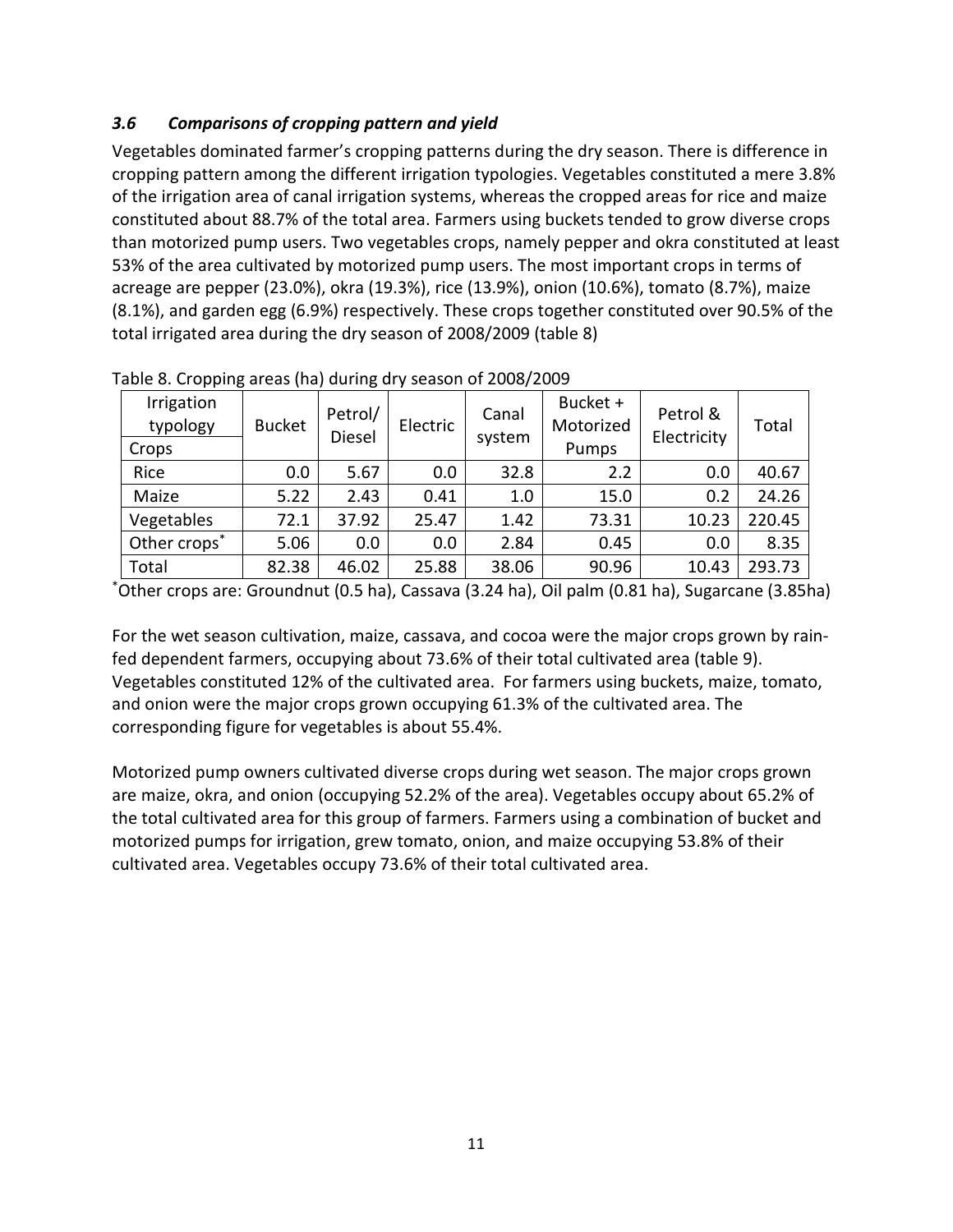|                     | . .<br>Rain-fed | <b>Bucket</b> | Motorized | Canal  | Bucket+                | Total  |
|---------------------|-----------------|---------------|-----------|--------|------------------------|--------|
| Crops               |                 |               | pump      | system | <b>Motorized Pumps</b> |        |
| Maize               | 42.06           | 36.77         | 24.91     | 2.84   | 16.3                   | 122.88 |
| Rice                | 2.75            | 2.03          | 10.51     | 29.59  | 7.09                   | 51.97  |
| Vegetables          | 12.75           | 72.45         | 76.03     | 3.15   | 110.66                 | 275.07 |
| Perennial/biennial* | 23.78           | 11.34         | 4.26      | 0.0    | 12.86                  | 52.24  |
| Groundnut           | 1.22            | 0.0           | 0.0       | 0.0    | 0.0                    | 1.22   |
| Cassava             | 21.31           | 5.94          | 1.13      | 0.81   | 3.35                   | 32.54  |
| Cocoyam             | 0.2             | 1.11          | 0.04      | 0.0    | 0.1                    | 1.45   |
| Yam                 | 1.32            | 1.19          | 0.04      | 0.0    | 0.2                    | 2.75   |
| Total               | 105.42          | 130.83        | 116.92    | 36.39  | 150.56                 | 540.12 |

Table 9. Wet season cropping area (ha) during 2008/2009

\*The perennial and biennial crops include cocoa (31.19 ha), Plantain (10.41 ha), Oil palm (6.28 ha), sugarcane (3.95 ha), and mango (0.41 ha)

The most important crops grown by famers who depend on canal irrigation were rice, maize, and pepper. Rice occupied about 81.3% of their total cultivated area during the wet season, while vegetables constituted 8.6% of the cultivated area. Maize was the dominant crop during the wet season constituting 22.8% of the total area cultivated by all farmers during wet season. Vegetables dominated the farming systems of farmers who adopt water lifting technologies, whereas rice dominated the farming systems of farmers who practice canal irrigation. Maize and cassava were the most important crops cultivated by rain-fed dependent farmers.

The dry season cropping pattern differs markedly from the wet season cropping patterns. Vegetables occupied 75.3% of the cultivated area during the dry season followed by cereals (mainly rice and maize), which occupied 22%. All other crops covered 2.8%. During the wet season, the share of vegetables was reduced to 51.1%, while the share of cereals increased to 32.5%. The share of all other crops increased to 16.7% during the wet season. The net cultivated area for the sample farmers was 540.1 ha, with a gross cultivated area of 833.9 ha, which amounted to an average cropping intensity of 1.54.

## *3.7 Comparison of crop yields*

Comparisons of dry season and wet season crop yields are presented in tables and table respectively. For most of the crops for which yields were compared (i.e., for crops that are cultivated under all irrigation typologies), motorized pump irrigators registered better crop yield. But yields observed for canal irrigators are generally lower. No clear yield difference could be observed between the crops grown during the 2008/2009 wet season (table 10 and 11).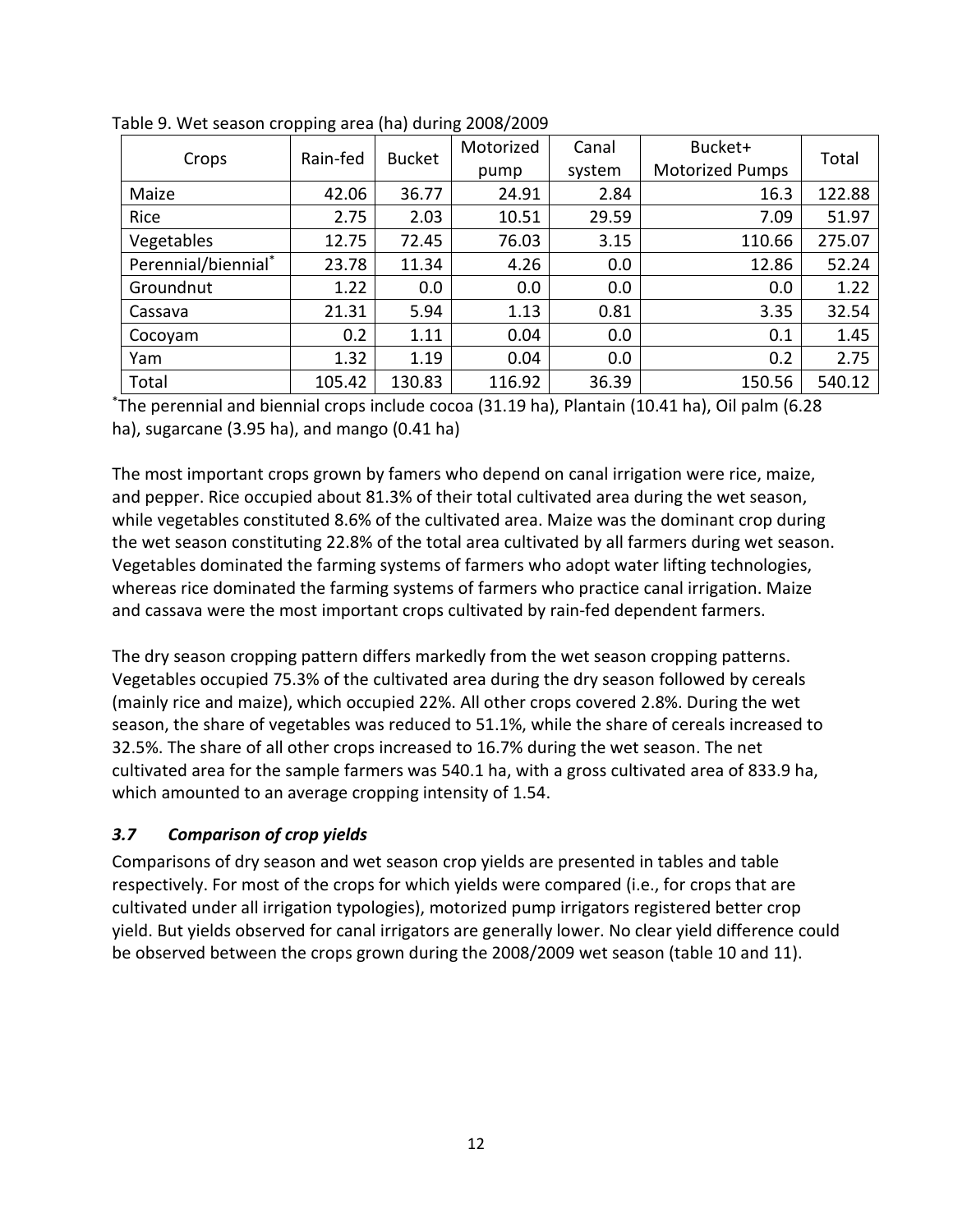|               |               | Motorized |         | Bucket +               |
|---------------|---------------|-----------|---------|------------------------|
| Crop          | <b>Bucket</b> | Pumps     | Gravity | <b>Motorized Pumps</b> |
| Bean (cowpea) | 0.6           |           |         | 2.9                    |
| Groundnut     |               |           | 11.2    | 6.7                    |
| Cassava       | 2.7           |           |         |                        |
| Maize         | 1.7           | 1.7       | 0.7     | 1.4                    |
| Rice          |               | 2.5       | 2.7     | 5.7                    |
| Carrot        |               | 4.2       |         |                        |
| Cabbage       |               | 38.0      |         | 15.9                   |
| Garden egg    |               | 11.1      |         | 6.9                    |
| Cucumber      | 2.7           | 19.6      |         | 2.6                    |
| Okra          | 2.8           | 9.6       | 0.3     | 3.8                    |
| Onion         | 5.0           | 5.3       |         | 5.9                    |
| Pepper        | 5.7           | 7.3       | 0.5     | 3.9                    |
| Tomato        | 4.1           | 6.0       |         | 4.7                    |
| Watermelon    | 3.1           |           |         | 3.0                    |

Table 10. Comparison of dry season crop yields (t/ha)

## Table 11. Comparison of wet season crop yields (t/ha)

|               | Rain-fed | <b>Bucket</b> | Motorized | <b>Bucket + Motorized</b> | Canal  |
|---------------|----------|---------------|-----------|---------------------------|--------|
| Crop          |          |               | pumps     | pumps                     | System |
| Rice          | 4.0      | 4.1           | 3.0       | 4.0                       | 4.2    |
| Maize         | 1.1      | 1.1           | 2.9       | 2.1                       | 2.4    |
| Pepper        | 2.4      | 3.1           | 2.5       | 3.3                       | 20.7   |
| Okra          | 4.6      | 2.6           | 9.3       | 5.0                       | 2.0    |
| Onion         |          | 7.2           | 8.1       | 6.5                       |        |
| Tomato        | 21.2     | 9.5           | 14.3      | 8.9                       |        |
| Garden egg    | 10.8     |               | 13.4      | 7.1                       |        |
| Bean (cowpea) | 0.3      | 0.7           | 1.0       | 1.9                       |        |
| Carrot        |          |               | 5.2       |                           |        |
| Cabbage       |          | 3.5           | 26.8      | 39.0                      |        |
| Cucumber      | -        |               |           | 5.4                       |        |
| Watermelon    |          | Ξ.            |           | 1.2                       |        |
| Cauliflower   |          | 7.7           |           |                           |        |
| Groundnut     | 0.4      |               |           |                           |        |
| Cassava       | 12.5     | 4.6           | 10.7      | 15.9                      |        |
| Cocoyam       | 15.3     | 3.1           |           | 22.5                      |        |
| Plantain      | 4.7      | 3.8           |           | 5.4                       |        |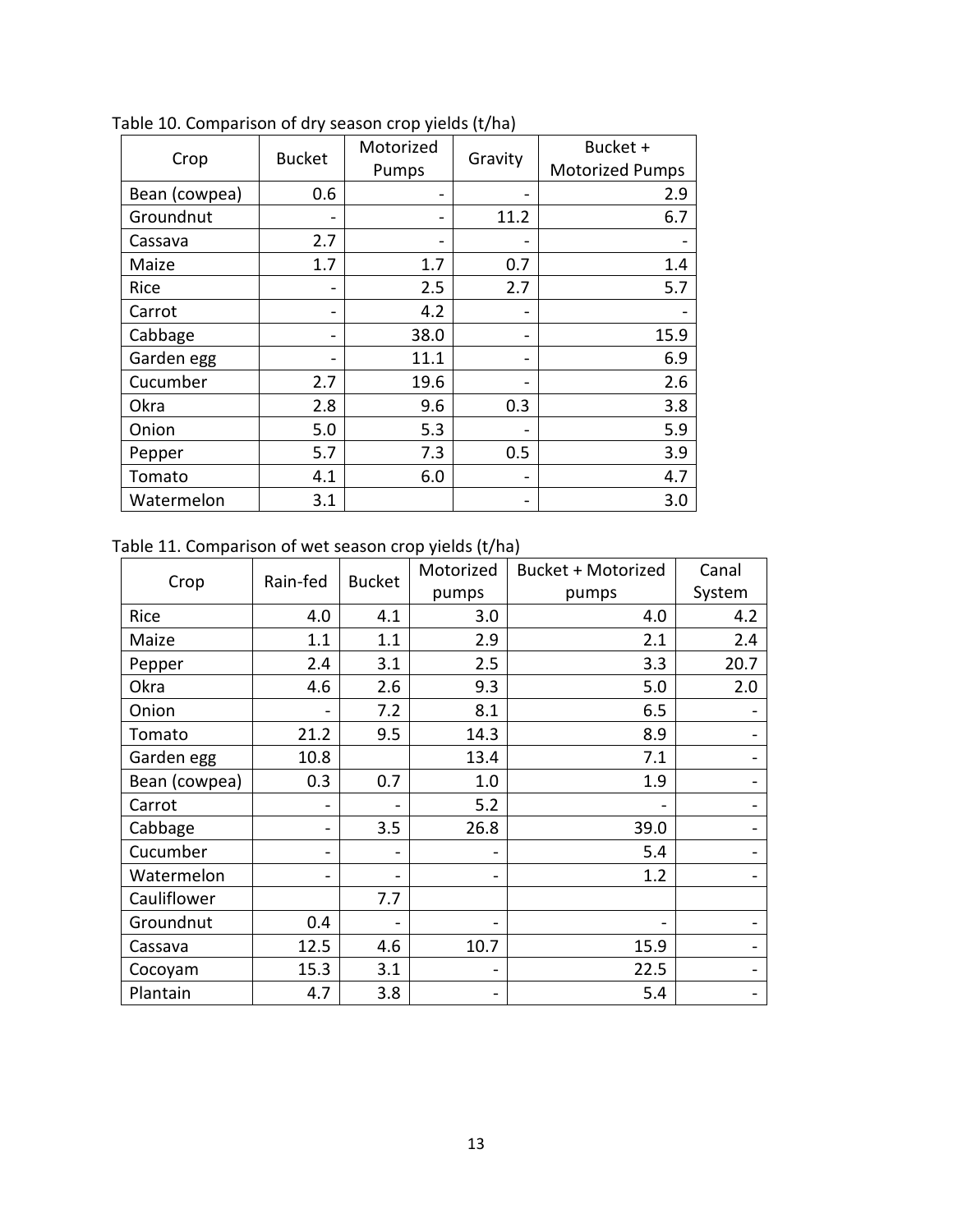#### *3.8 Gross margin analysis*

Out of the 694 fields cultivated by farmers during the 2008/2009 dry season, 17.8% registered negative gross margins. The corresponding values for petrol/diesel pump, electric pump, canal and bucket irrigators was 16.5% (N=84), 28.6% (N=70), 6.5 %( N=31), and 15.6 %( N=229), respectively. The major reasons for the negative gross margins were crop damages due to pest infestation, lack of water, excessive water due to unexpected rain, and application of wrong herbicide rates which damaged the crop. For most crops, except maize and lettuce, for which yield comparisons were made, motorized pump owners obtained higher gross margins during the dry season (table 12).

|                | <b>Bucket</b> | Motorized | Bucket+                | Canal    |
|----------------|---------------|-----------|------------------------|----------|
| Crops          |               | Pumps     | <b>Motorized Pumps</b> | system   |
| Cereals        |               |           |                        |          |
| Maize          | 211.2         | $-1442.5$ | 329.1                  | 256.3    |
| Rice           |               | 625.1     | 1401.5                 | 985.9    |
| Vegetables     |               |           |                        |          |
| Cabbage        | 1899.1        | 1549.7    | 2898.2                 |          |
| Carrot         | 54.7          | 2212.6    |                        |          |
| Cucumber       | 721.3         | 12457.0   | 772.9                  |          |
| Garden egg     | 809.6         | 3738.8    | 1590.1                 |          |
| ILV            | 248.9         | 1980.0    |                        |          |
| Lettuce        | 6146.1        | 278.2     |                        |          |
| Okra           | 1275.1        | 2796.7    | $-282.2$               | 2563.9   |
| Onion          | 2830.1        | 4032.0    | 5533.2                 |          |
| Pepper         | 2640.8        | 3975.3    | 3534.4                 | 2136.0   |
| Spinach        | 297.3         | 788.1     | 3120.5                 |          |
| Tomato         | 2006.8        | 2343.6    | 3108.9                 |          |
| Cauliflower    | $-879.0$      |           | 1756.2                 |          |
| Tinda          |               | 3012.0    |                        |          |
| Watermelon     | 766.8         |           | 541.3                  |          |
| Beans (cowpea) | 106.7         |           | 368.2                  |          |
| Groundnut      |               |           | 764.8                  |          |
| Cassava        | 140.3         |           |                        | 2425.7   |
| Oil palm       | $-70.4$       |           |                        |          |
| Sugarcane      | $-253.1$      |           |                        | $-146.9$ |
| Cocoa seedling |               |           | 36607.0                |          |

| Table 12. Mean gross margins per ha in for different crops by irrigation typology during the dry |  |  |  |  |
|--------------------------------------------------------------------------------------------------|--|--|--|--|
| season                                                                                           |  |  |  |  |

Comparison of mean gross margins by irrigation typologies (table 13) indicated that motorized pump owners obtained significantly higher returns compared to bucket and canal irrigators. The least gross margin was obtained from canal irrigators.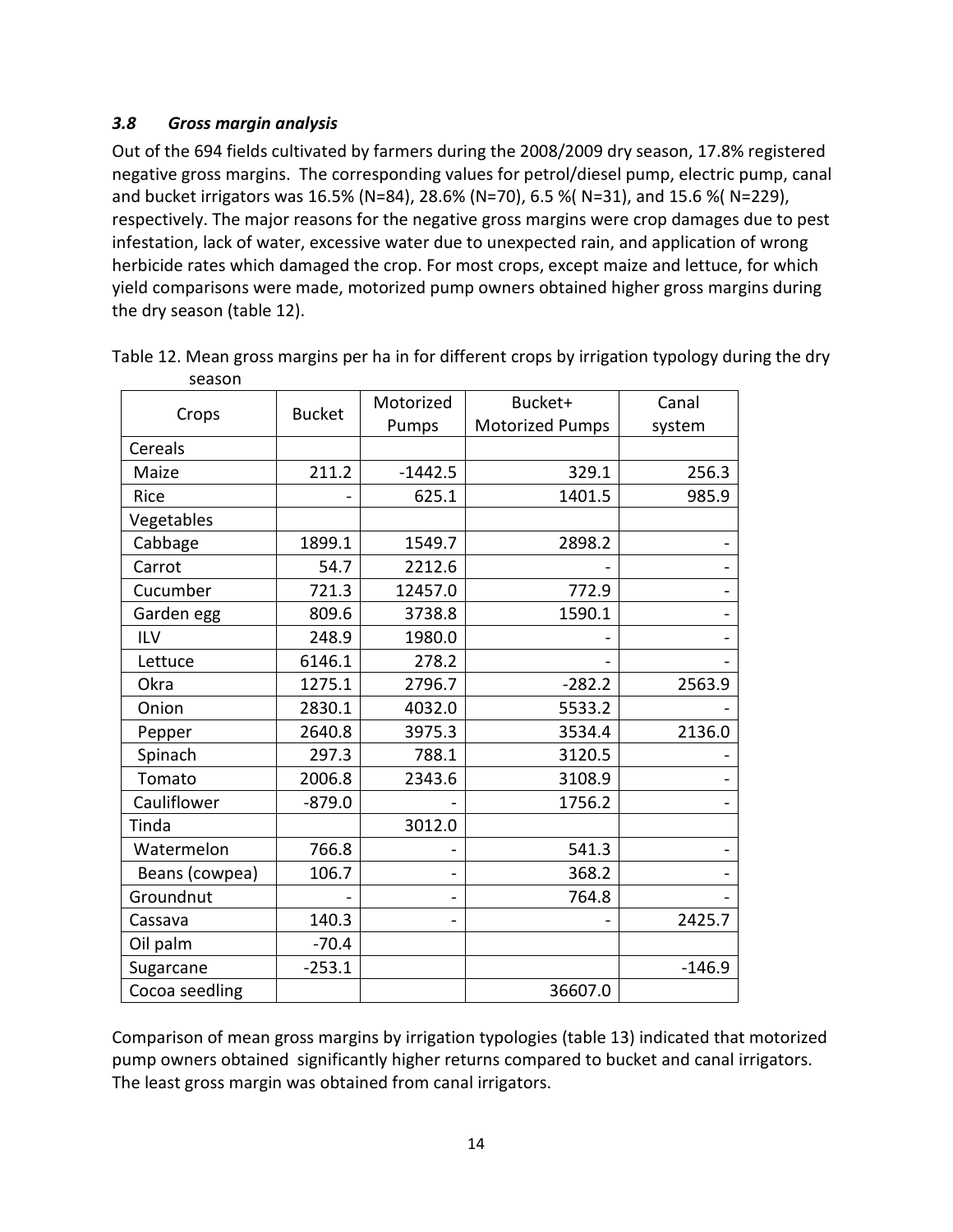| Irrigation typology            | Gross<br>margin(US\$/ha) | N   |
|--------------------------------|--------------------------|-----|
| <b>Buckets</b>                 | 1970.8                   | 238 |
| Petrol-Diesel                  | 2667.3                   | 85  |
| Electric                       | 1534.5                   | 70  |
| Petrol-Electric                | 4187.7                   | 23  |
| <b>Buckets-Motorized Pumps</b> | 2436.3                   | 232 |
| Gravity                        | 1219.5                   | २२  |

Table 13. Mean gross margins for different irrigation typologies during the dry season

Table 14 presents data on gross margins obtained from different wet season crops grown under different irrigation typologies. Comparison of these gross margins, did not show any clear patterns (table 14).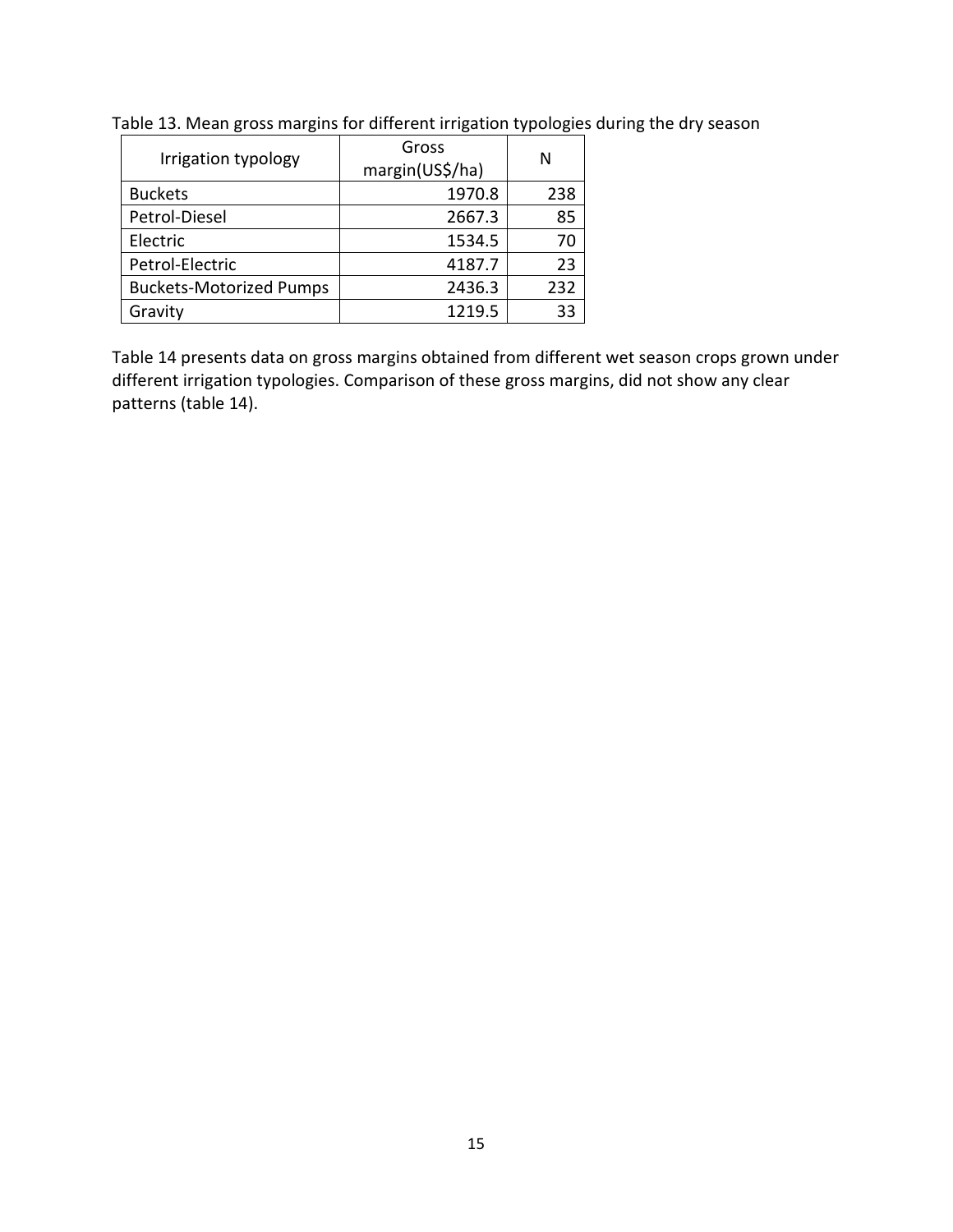|                | Rain-fed | <b>Bucket</b> | Motorized | Bucket+Motorized | Canal    |
|----------------|----------|---------------|-----------|------------------|----------|
| Crops          |          |               | Pumps     | pumps            | system   |
| Cereals        |          |               |           |                  |          |
| Maize          | 268.3    | 206.3         | 823.6     | 548.1            | 728.0    |
| Rice           | 1006.1   | 2520.7        | 1532.4    | 1827.0           | 2450.4   |
| Vegetables     |          |               |           |                  |          |
| Cabbage        |          | 5694.4        | 3228.2    | 3785.3           |          |
| Carrot         |          | 4702.9        | 433.7     |                  |          |
| Cucumber       |          |               |           | 1182.1           |          |
| Garden egg     | 7236.2   | 2559.7        | 3738.8    | 1894.5           |          |
| <b>ILV</b>     | 1756.2   | 128.5         | 7276.1    | 5144.0           |          |
| Lettuce        |          | 2551.9        |           |                  | 927.2    |
| Okra           | 2451.4   | 760.0         | 4018.5    | 1667.3           | 312.5    |
| Onion          | 1417.3   | 5902.6        | 5076.7    | 3814.1           |          |
| Pepper         | 5157.3   | 2480.9        | 1599.2    | 3891.9           | 2309.9   |
| Tomato         | 12150.4  | 6764.9        | 6349.9    | 6762.6           |          |
| Cauliflower    |          | 6435.8        |           | 600.0            |          |
| Watermelon     |          |               |           | 168.7            |          |
| Beans (cowpea) | $-228.1$ | $-175.3$      | 223.5     | 1769.1           | $-313.6$ |
| Groundnut      | $-232.2$ |               |           |                  |          |
| Cassava        | 1203.0   | 1123.4        | 1608.2    | 1472.4           | 698.8    |
| Cocoyam        | 891.4    | 2238.5        | $-1219.8$ | 21175.3          |          |
| Oil palm       | 646.1    | $-56.2$       | 651.0     |                  |          |
| Sugarcane      |          | 1612.6        | 2971.2    |                  |          |
| Plantain       | 1450.5   | 892.5         |           | 3714.2           |          |
| Cocoa          | 541.7    | 1150.6        | 244.9     | 160.3            |          |
| Mango          |          | 30168.9       |           |                  |          |
| Yam            | 6085.2   | 3225.0        | 1866.7    | 2805.9           |          |

Table 14. Mean gross margins per ha in for different crops by irrigation typology during the wet season

However, comparisons of overall mean gross margins for different farm typologies (table 15) indicated that farmers with access to water-lifting technologies obtained higher mean gross margins followed by canal irrigation.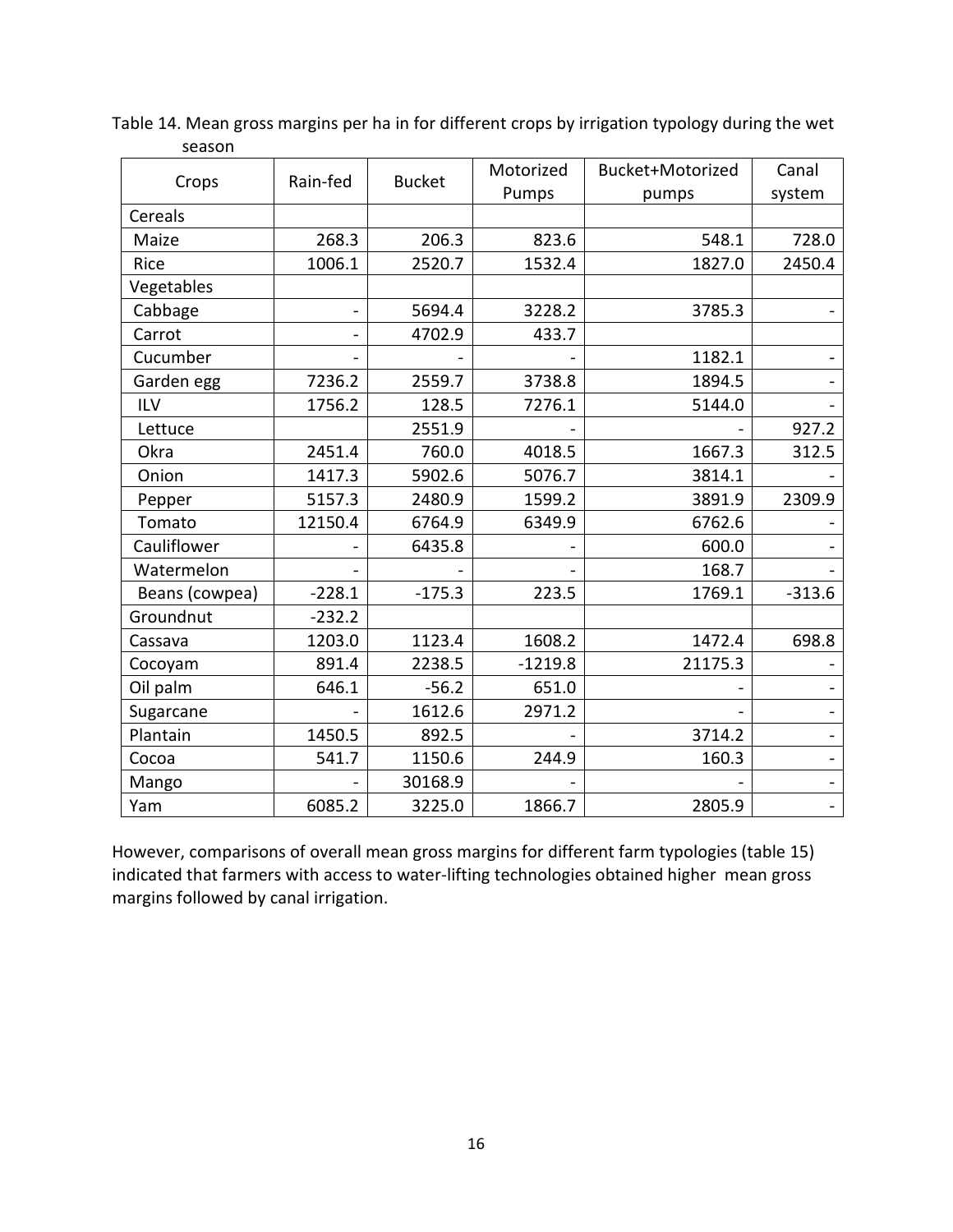| Category        | Gross margin<br>(Ghana Cedi =<br>US <sub>5</sub> /ha) | N       |
|-----------------|-------------------------------------------------------|---------|
| Rain-fed        | 1702.1                                                | 177     |
| <b>Buckets</b>  | 3559.3                                                | 294     |
| Petrol-Diesel   | 2820.1                                                | 110     |
| Electric        | 4601.0                                                | 60      |
| Petrol-Electric | 3747.3                                                | 16      |
| Buckets+ MP     | 3701.1                                                | 244     |
| Gravity         | 1914.9                                                | 42 ???? |

#### Table 15. Gross margin by farmer category: wet season

#### *3.9 Constraints to adoption of water lifting technologies and expansion of private smallholder irrigation systems*

As indicated in section 3.2, most farmers have potential irrigable area that can be developed using water lifting technologies. However, this potential is yet to be realized. The major reasons for underuse are:

- limited access to equipment and accessories
- lack of access to finances
- high operational costs, specifically energy and labor
- output market risk, and
- inadequate institutional and policy support (e.g., research and extension)

Some location specific constraints were also mentioned. These are: water quality (saline water problem); flooding; high initial land development costs; and occupation of the land with tree crops (e.g., oil palm).

#### *3.9.1 Access to equipment and accessories*

For those who had access, a wide range of pump brands and sizes were available. The most common brand of petrol and diesel pumps was Honda (77.2%), while Sear was the most frequently encountered brand for electric pumps (58.5%). These pumps are available in different sizes. The size of most petrol pumps ranged between 2.5 to 5.5 HP (79.1%), while electric pumps ranged between 1 to 2 HP (94.8%). The size of diesel pumps tended to be higher, ranging widely between 5-25 HP (83.3%). All in all, about 30 brands of small motorized pumps were reported to be in use by farmers. However, 76% of the farmers reported that they had problems in finding the type of pumps they needed. Most farmers buy motorized pumps from agro-retail shops. Manual pumps are usually obtained from NGOs such as Enterprise Works or IDE. Petrol pumps are purchased from the nearest big towns, whereas diesel and electric pumps are obtained from distant towns. Some farmers reported purchasing petrol and electric pumps from outside Ghana (4.6% for petrol and 8.8% for electric pumps). The pumps on sale are sub-standard quality. Often farmers scrap pumps because of minor defects and buy new ones.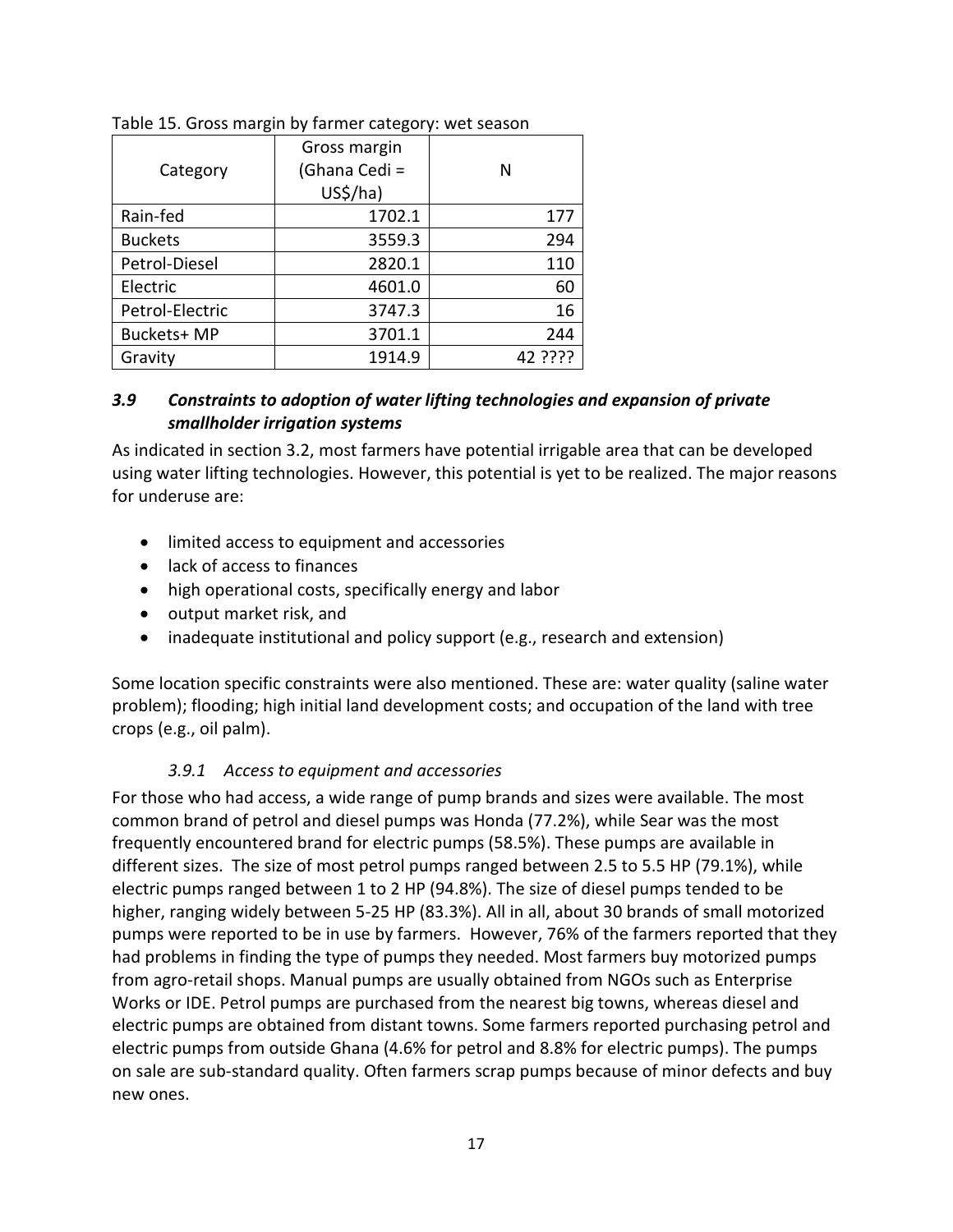There are estimated 1500 agro dealers with 3505 agro-input sales points in Ghana (IFDC et al., 2010). An SMS was sent to a total of 3400 agro-input sales points asking whether they sell pumps for agricultural use. Only 102 responses where obtained, of which 36 responded that they do sell pumps (Figure 6). Thus, the water lifting technology supply chain is not well developed in Ghana relative to other agricultural inputs (e.g., seed and fertilizer) that often have accorded the highest government and donor priorities. These findings are similar to the study conducted in Zambia.



Figure 6. Network of agro-input and small motorized sales points in Ghana

The majority of the farmers own one or two pumps, few farmers own three or more. Buckets, treadle pumps and electric pumps are mainly privately owned. A considerable number of farmers access petrol and diesel pumps through rental arrangements (Table 16). Pump rental arrangements are particularly prevalent in Greater Accra and Volta regions.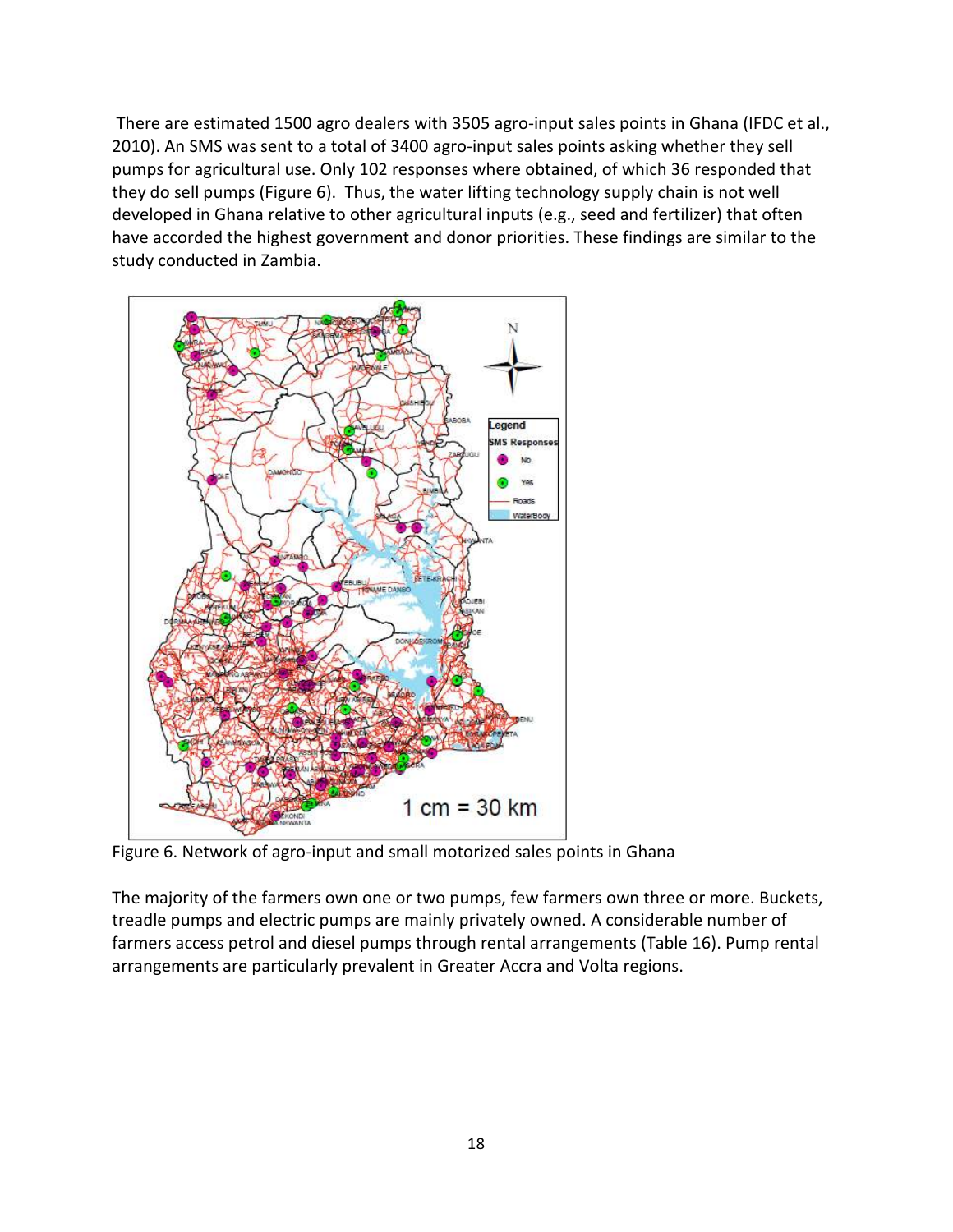| Ownership                   | Petrol (%) | Diesel (%) | Electric (%) |
|-----------------------------|------------|------------|--------------|
| Private                     | 50.4       | 67.6       | 95.2         |
| Communal                    | 8.6        | 5.5        |              |
| Rental                      | 38.5       | 18.9       | 3.6          |
| <b>Friends or Relatives</b> | 2.6        | 8.1        |              |
|                             | 234        | 37         | 83           |

Table 16. Pump ownership patterns

Pumps can be rented for a day, for a season, for a year or even on an hourly basis. Rentals on a daily basis were the most common. The rental rate varied in different locations and was influenced by the source. The mean rental rate charged for a petrol pump was about US\$9 per day. The per season rate is about US\$18.4. The rental cost for a diesel pump is not that different from that of petrol pump, about US\$8.5 per day or US\$21.1 per season. The seasonal rental rate ranges from US\$28.2 to US\$107. On average, the sample households rented motorized pumps for 22.2 days. Length of rental depends on the circumstances of the farmers and ranges from 2 to 120 days in a season.

The price of pumps paid by farmers is highly variable for similar pump models and sizes because of an inefficient pump marketing system. The Government of Ghana has established a policy to exempt pumps from certain taxes as part of the general import provisions for agricultural machinery and implements. However, the tax exemption policies do not seem to have an effect on the prices paid by farmers. Furthermore, there are serious weaknesses in the supply chain of motorized pumps due to a lack of transparency in the procurement process.

All goods imported into Ghana are subject to import duties, import VAT, import NHIS levy, processing fee, ECOWAS levy, export development and investment (EDIF) levy and IRS tax deposit. These taxes are calculated on the CIF value of the imported products. As per the tax regulations of Ghana under the Custom Excise and Preventive Service (CEPS) Harmonized Commodity Codes and Tariffs Schedules, agricultural products are exempted from import duty (0.5%), import VAT (12.5%), and import NHIL (2.5%). For motor pumps used in agriculture, the taxes paid are: processing fee (1%), ECOWAS levy (0.5%), EDIF levy (0.5%), and IRS tax deposit (1%). In addition to these taxes, port charges paid on imports include handling charges, rent, un-stuffing and re-stuffing, where applicable.

The process of obtaining tax exemption is cumbersome and lengthy. The process involves an application for a tax exemption waiver on the pumps through the Ministry of Food and Agriculture. According to the authorities at the Ministries and CEPS, this exemption process should take between 2-3 days. However, according to the importers, it takes between three weeks and a month to get it sorted. At the port, clearing normally takes one day. However, because of the delays at the ministries and the other agencies, the port clearing process also becomes lengthy. The cumbersome clearing processes results in an estimated additional cost of 5-8%.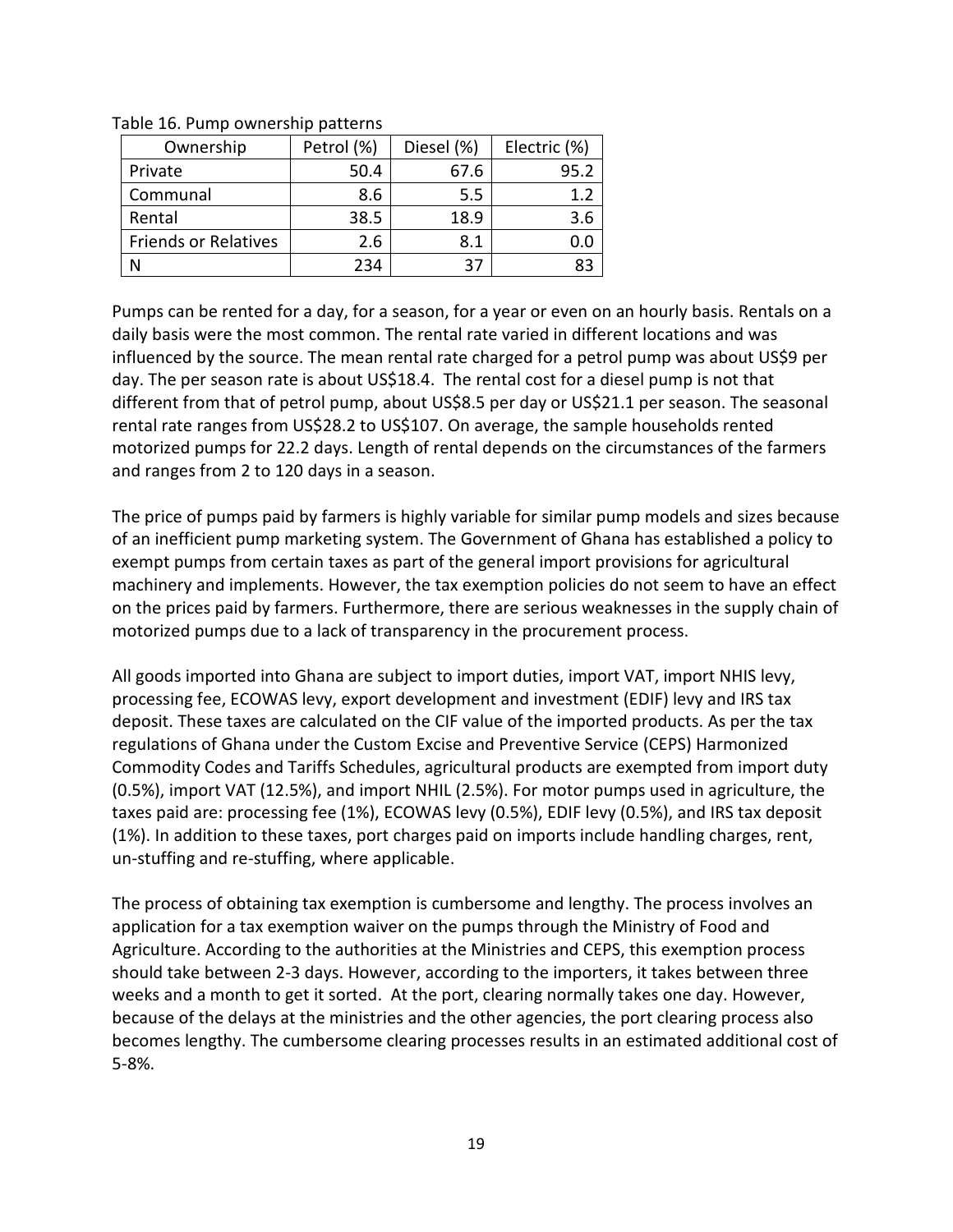#### *3.9.2 Finances*

163 of the total 494 sample farmers borrowed US\$96,658.5 during the 2008/2009 season. These loans were obtained, in order of significance, to procure fertilizer, herbicides, insecticides, seed, fuel, and equipment. The main sources of finance for the procurement of inputs and agricultural equipment are banks, individuals such as market women, friends or family, and NGOs. The role of market women in agricultural input finance is quite substantial in Ghana. Investment in pumps is mainly from farmers' own capital.

There are three modalities of loan repayment: in cash, in kind and both in cash and in kind. The majority of the farmers repay loans in cash (78.2%). Some farmers pay in kind (19.8%). Others farmers pay both in cash and in kind (2.0%). The acquisition of loans may involve obligations such as selling outputs to the creditor. Some 53.1% of the 96 farm households who obtained loans from un-official sources reported that they had an obligation to sell part or all of their crop outputs to their creditors.

Some farmers complain that banks often reject their loan requests due to lack of collateral or the general lack of interest by banks in servicing smallholder farming. Farmers also claim that the interest rates levied are unacceptably high (Figure 7). The mean interest rate reported for borrowing money to acquire inputs was 26.9% (N=80), ranging from as low as 5% to as high as 60%. For this reason, farmers resort to sources such as market women or individuals. Accessing loans from such sources is prompt and is not constrained by excessive procedural glitches and delays (Figure 8). The majority the farmers obtain loans within 30 days of application for the loans.



Figure 7. Interest rates for input procurement loans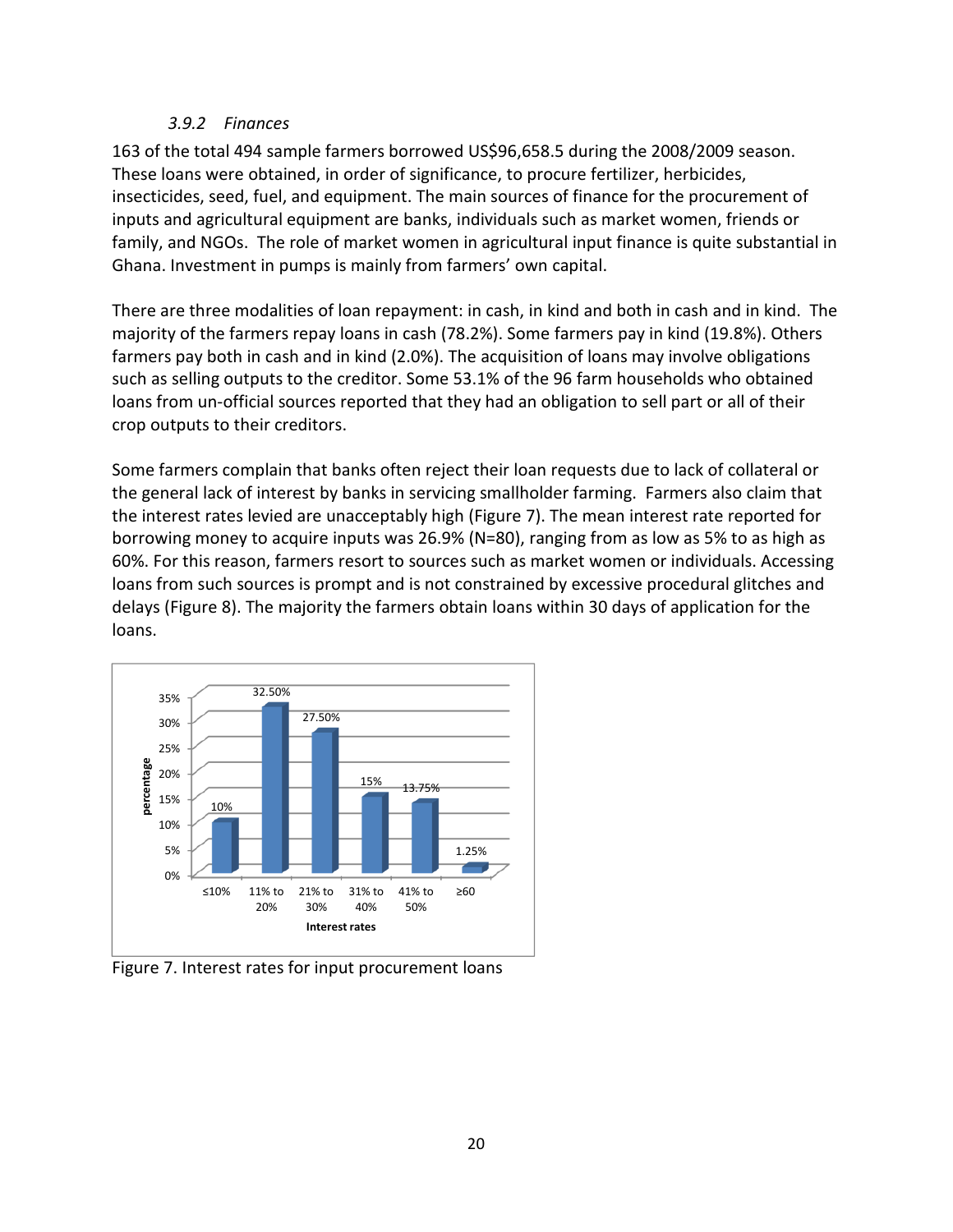

Figure 8. Ease of accessing loans

#### *3.9.3 Operation and maintenance costs*

Lift irrigation systems, particularly those based on small motorized pumps, use petrol or diesel as fuel or electricity to operate pumps. The fuel cost is about US\$300 per hectare. This is in addition to the often high cost of investment. For instance, a hectare of shallow groundwater based sprinkler irrigation in Keta district of Ghana costs US\$63 for tube well development; US\$328.7 for electric pump; US\$ 1565.3 for pipe network and sprinklers; and US\$259.3 for electricity installation.

There is no special provision for agriculture in Ghana's energy policy as observed for instance in many Asian countries such as India (Shah et al. 2008; Mukherji, et al. 2009). Farmers access fuel at the going market rate. Similarly, there is no special consideration in the electric tariff system. The Electricity Company of Ghana (ECG) has three tariff systems: residential, non-residential, and special load tariff (Table 17).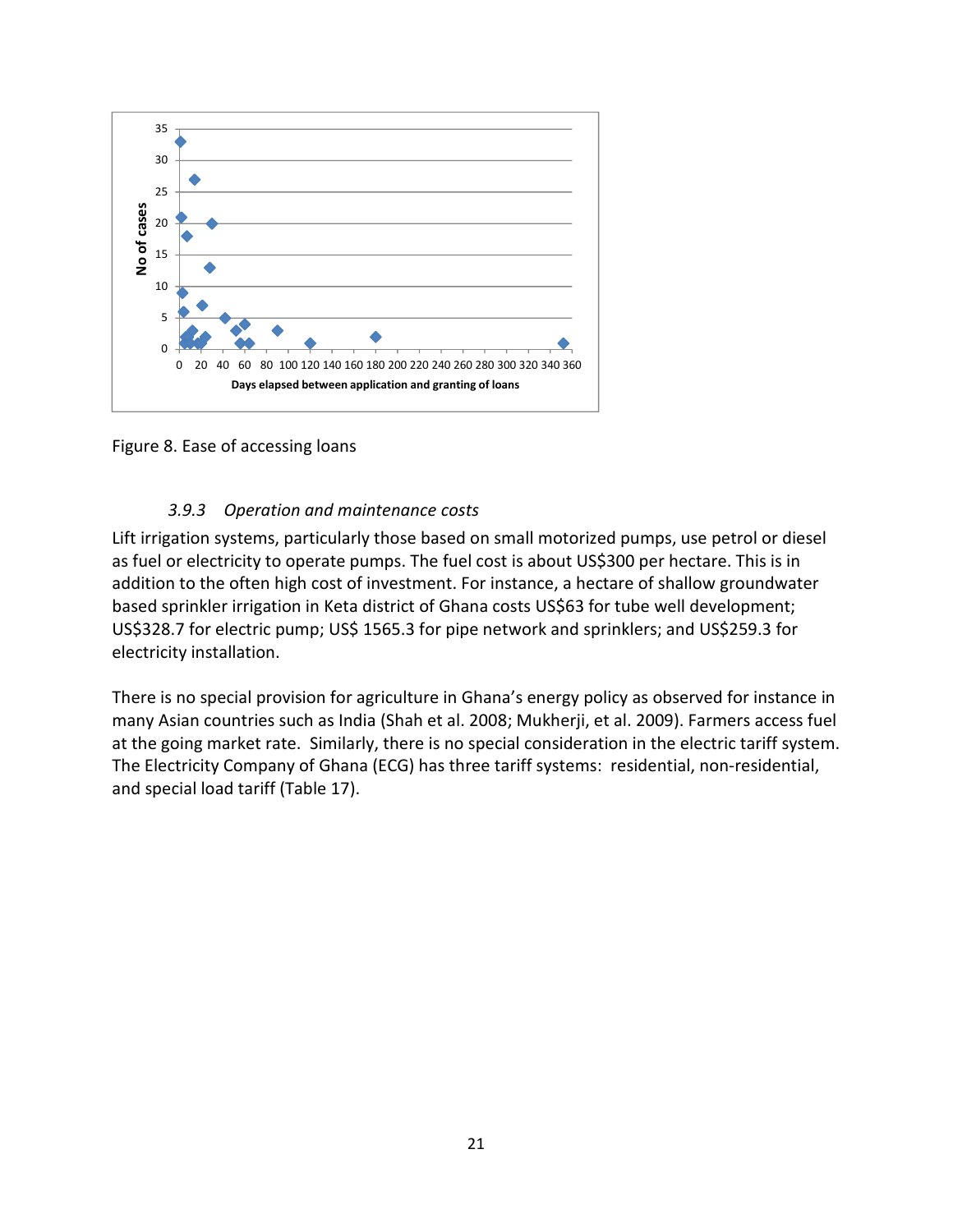| <b>Customer Group</b>      | <b>Energy Charge</b><br>(GHc/kWh) | Capacity Charge<br>(GHc/KVA/Month) | Service Charge<br>GHc/Month) |  |
|----------------------------|-----------------------------------|------------------------------------|------------------------------|--|
| Residential                |                                   |                                    |                              |  |
| $0 - 50$                   | 0.0950                            |                                    | 1.00                         |  |
| 51-300                     | 0.1595                            |                                    | 1.5                          |  |
| 301-600                    | 0.2070                            |                                    | 1.5                          |  |
| >600                       | 0.2300                            |                                    | 1.5                          |  |
| Non-Residential            |                                   |                                    |                              |  |
| $0 - 300$                  | 0.2293                            |                                    | 2.5                          |  |
| 301-600                    | 0.2440                            |                                    | 2.5                          |  |
| >600                       | 0.3850                            |                                    | 2.5                          |  |
| <b>Special Load Tariff</b> |                                   |                                    |                              |  |
| Low Voltage                | 0.2390                            | 14.0                               | 10.0                         |  |
| Medium Voltage             | 0.1850                            | 12.0                               | 14.0                         |  |
| High Voltage               | 0.1700                            | 12                                 | 14                           |  |
| High Voltage-              | 0.2700                            | 14.0                               | 14.0                         |  |
| <b>Mines</b>               |                                   |                                    |                              |  |

Table 17. Electricity tariffs in Ghana as in March 2011 Gazette, effective March 1, 2011

Small pump electricity consumption falls under the non-residential tariff system. The energy charge under the non-residential system is high, but the service charge is lower as compared to the Special Load Tariffs, except for mines. On a per hectare basis, the fuel cost of operating pumps is higher than electricity. Moreover, the operation and maintenance cost of a diesel pump is higher than petrol pump (Table 18). Consequently, there are more petrol pumps in use in Ghana.

|          | Maintenance     | Mean maintenance  | Repair              | Mean repair |
|----------|-----------------|-------------------|---------------------|-------------|
| Pump     | Frequency/annum | cost/annum (US\$) | frequency/life span | cost (US\$) |
| Treadle  | $3 - 4$         | 5.1               |                     |             |
| Petrol   | 3               | 32.3              | 1.58                | 35.7        |
| Diesel   | 5               | 167.6             |                     | 55.6        |
| Electric | 2.2             | 71.6              | 2.5                 | 97.8        |

#### Table 18 Maintenance and repair costs

#### *3.9.4 Marketing risk*

Vegetables dominate the cropping patterns during the dry season. The most important crops in terms of acreage are pepper (23.0%), okra (19.3%), rice (13.9%), onion (10.6%), tomato (8.7%), maize (8.1%), and garden egg (6.9%). These crops together constituted over 90.5% of the total crops on irrigated area during the dry season of 2008/2009 (Table 19). Farmers face a significant marketing risk due to the perishable nature of these crops.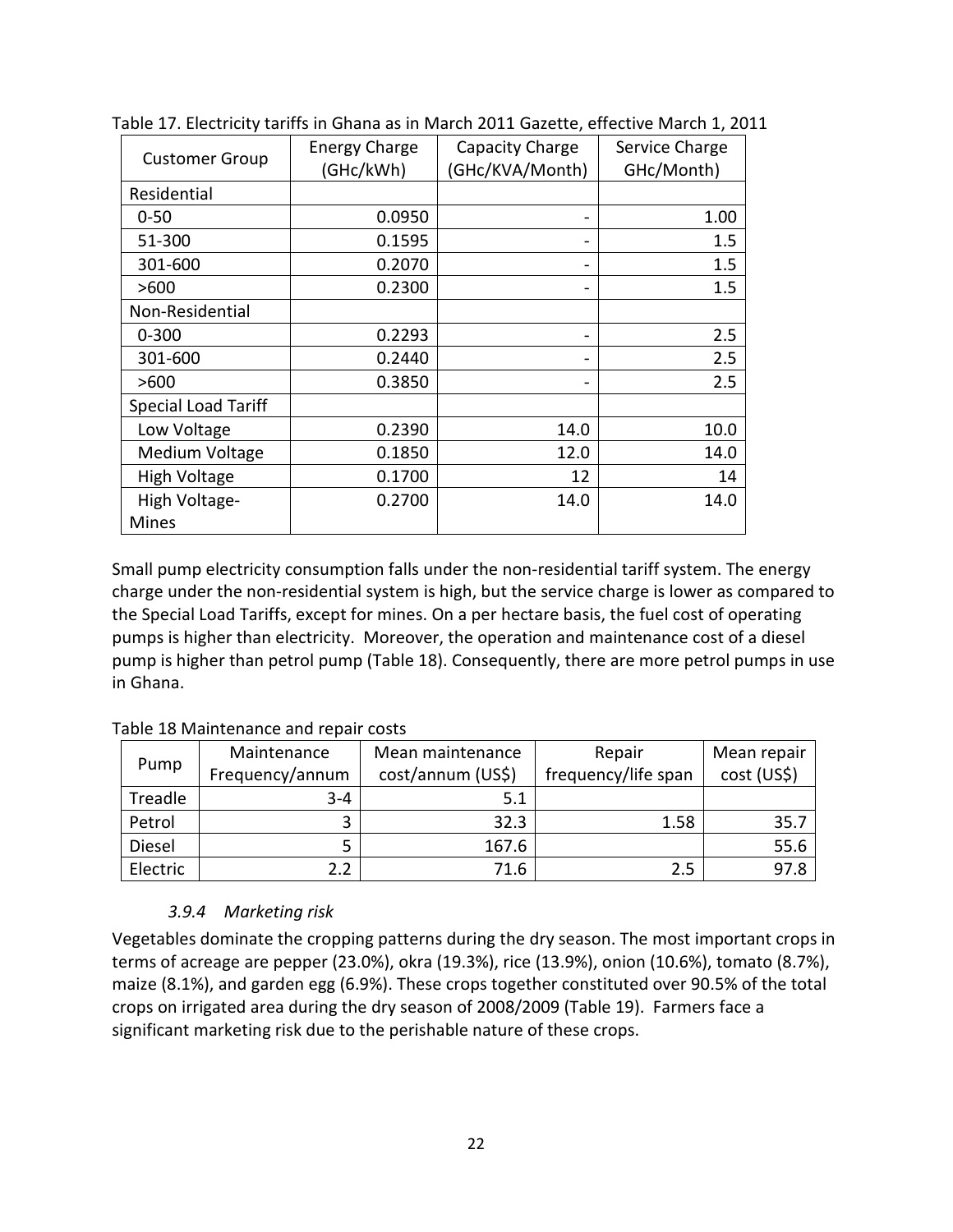| Crops        | <b>Bucket</b> | Petrol/       | Electric | Canal  | Bucket + Motorized | Total  |  |
|--------------|---------------|---------------|----------|--------|--------------------|--------|--|
|              |               | <b>Diesel</b> |          | system | Pumps              |        |  |
| Rice         | 0.0           | 5.67          | 0.0      | 32.8   | 2.2                | 40.67  |  |
| Maize        | 5.22          | 2.43          | 0.41     | 1.0    | 15.2               | 24.26  |  |
| Vegetables   | 72.1          | 37.92         | 25.47    | 1.42   | 83.54              | 220.45 |  |
| Other crops* | 5.06          | 0.0           | 0.0      | 2.84   | 0.45               | 8.35   |  |
| Total        | 82.38         | 46.02         | 25.88    | 38.06  | 101.39             | 293.73 |  |

Table 19. Cropping areas (ha) during dry season of 2008/2009

\*Other crops are: Groundnut (0.5 ha), Cassava (3.24 ha), Oil palm (0.81 ha), Sugarcane (3.85ha)

The major output market outlets include wholesalers, traders, poultry farmers, export agents, cooperatives, consumers, food sellers or retailers, processors, NGOs, and banks. The major market outlets for the sample farmers were wholesalers and traders. Direct sales to consumers and processors were limited, especially for vegetables. Export agents are mainly engaged in purchasing irrigated vegetables and fruits. About 78.4% of the vegetable farmers responded that the place of sale of their outputs were at the farm gate or in the nearest big town. The mean distance of markets from farms was different for the different regions. These values are 26.1 km, 10.3 km, and 9 km for Ashanti, Volta, and Greater Accra regions, respectively.

During the wet season, the mean ratio between expected high and low prices for vegetables was about 3.3. The price variability was greatest for cabbage, pepper, tomato, lettuce, and garden egg (Figure 9). The mean ratio between expected high and low prices for staple crops during the wet season was 1.6, which is very low compared to the ratio for vegetables. Farmers seem to have guaranteed prices for cocoa, since no difference in the expected low and high price was indicated by respondents. During the dry season, the mean ratio between high and low prices for vegetables was 2.4. The mean ratio between the expected low price during dry season and the expected low price during wet season for vegetables was 2.3. The corresponding values for the ratio between dry season high and wet season high is 1.7. Vegetable prices were generally higher during dry season, and crop prices were generally less variable during the dry season compared to the wet season.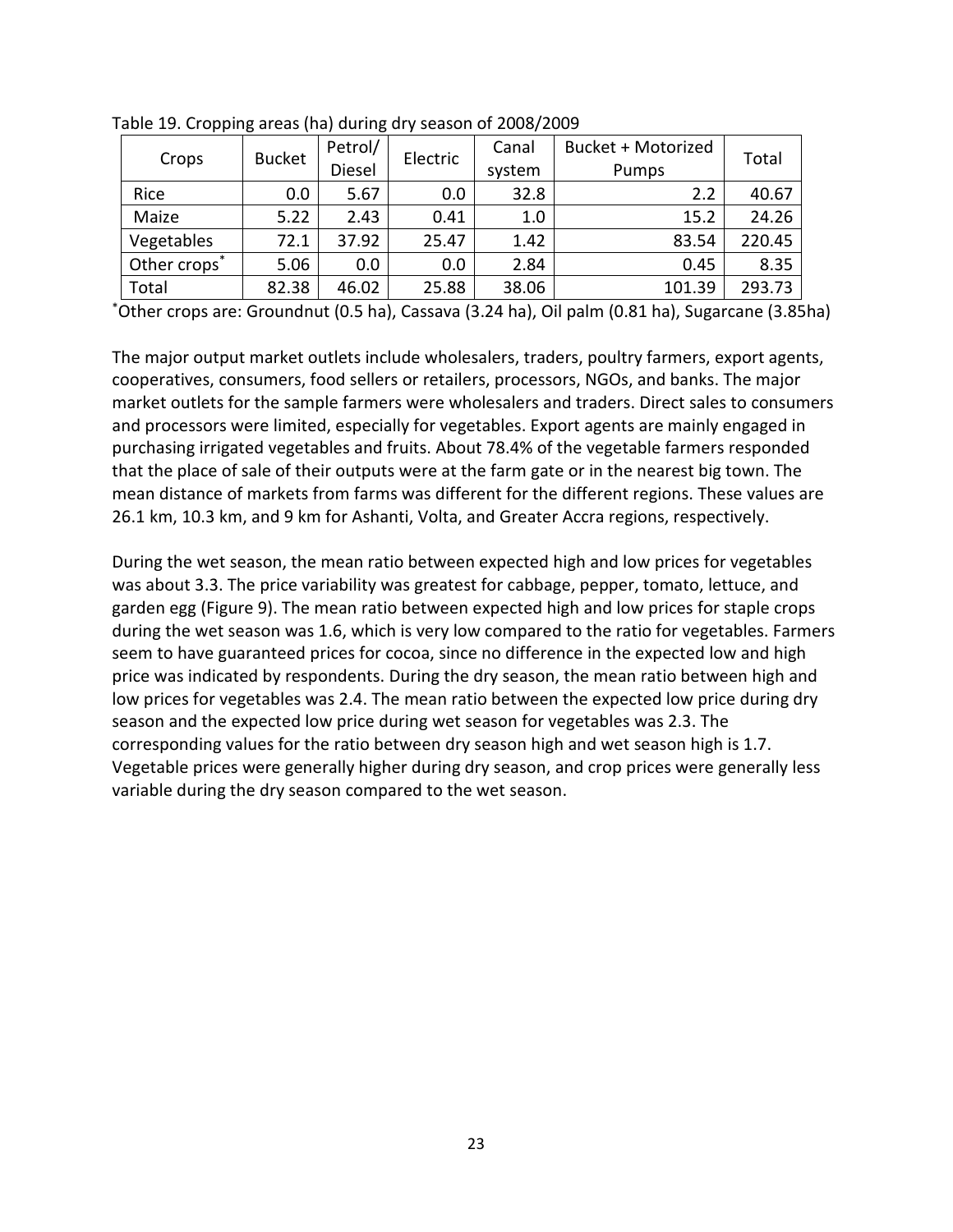

Figure 9. Price variability for vegetable crops

The availability of processing facilities to add value to agricultural outputs influences the profitability of crops and indirectly the adoption of water lifting technologies. The agricultural processing facilities most available to farmers are maize and rice millers, tomato and pepper paste makers and oil palm processor.

## *3.9.5 Inadequate research and extension support*

Generally, irrigation extension is poorly developed in Ghana and SSA (Namara et al. 2011). Farmers had more access to public agricultural extension services during wet season and public irrigation systems are better serviced as compared to smallholder lift based irrigation systems. On the other hand, farmers engaged in lift irrigation had more access to un-official extension services as compared to rain-fed farmers. The inadequacy of extension service is partly a reflection of the country's extension policy, which gives priority to staple food and tree crops such as cocoa.

Similar to the case for the extension system, the research needs of crops grown using water lifting technologies is not adequately addressed as these crops do not fall within the priority research areas of Ghanaian agricultural research institutes. Thus, farmers lack professional advice on agronomic and crop protection aspects of vegetable and fruit crop production. Moreover, at present no advice is available to farmers on the amount of water or irrigation schedule they should use for most vegetable and fruit crops. Production of irrigated vegetables is an intensive enterprise in which farmers' crop up to four times a year. Their knowledge of cultivation techniques and use of inputs is poor.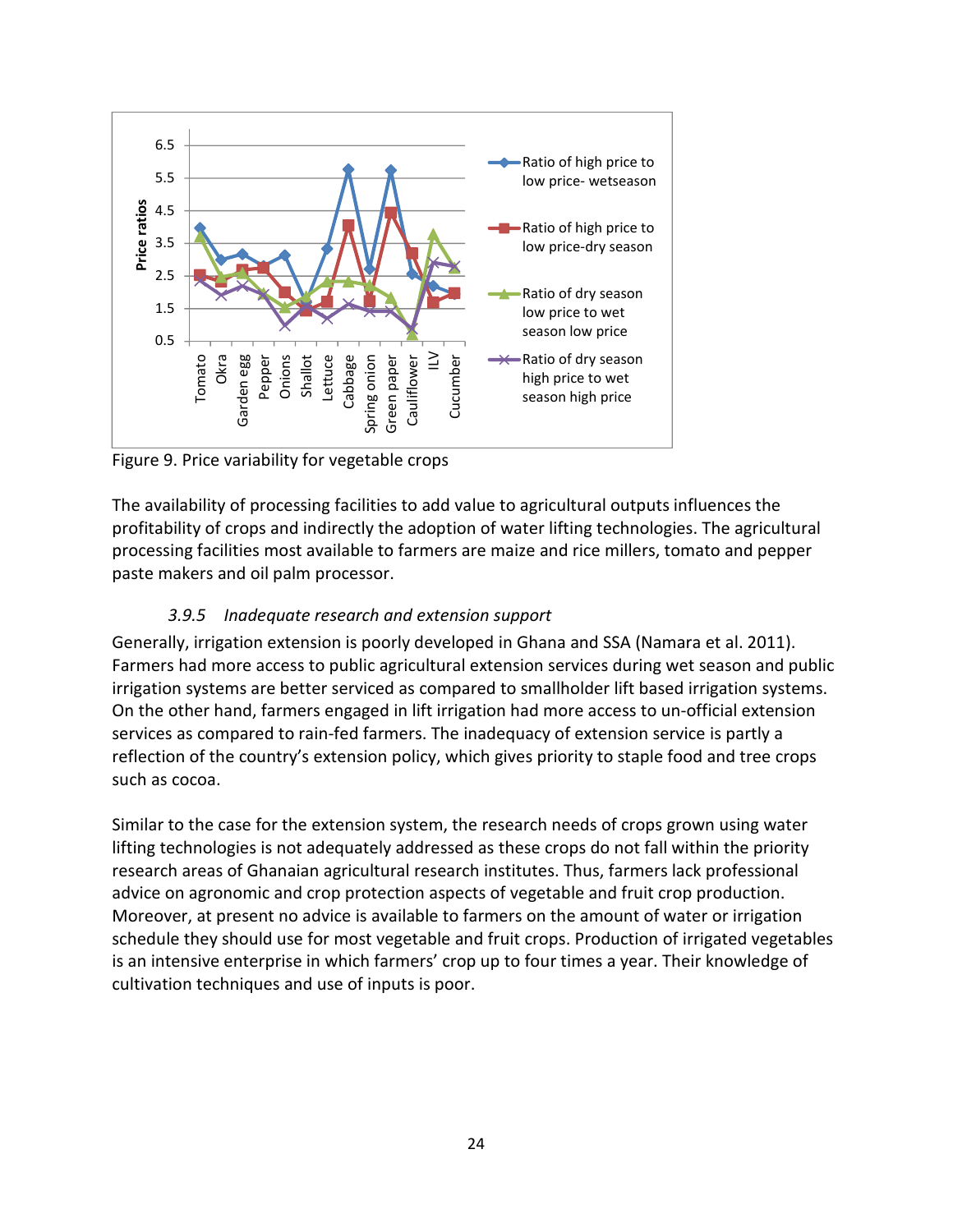#### **4. Conclusions and Recommendations**

## *4.1 Conclusions*

Ghana and other SSA countries are planning to expand cultivated area under irrigation to cushion the agricultural sector from the vagaries of weather and to modernize the sector. This can be attained through public and private investment initiatives. The performance of past public investments has been dismal. Despite a concerted government engagement in the sector since 1960s, the total irrigated area through publicly funded projects, including that of NGOs, is 13,301ha (Namara et al., 2011). On the other hand, smallholder driven private irrigated area is estimated to be 186,000 ha. This scenario is a rule rather than the exception in most Sub-Saharan African countries. The smallholder driven private irrigation sector is largely a lift irrigation system based on a variety of water lifting technologies such as rope-and-bucket system, rope and washer pump, diaphragm pump, treadle pump, animal traction devices (e.g. *delou* in Niger), and small engine pumps (Pukey and Vermillion, 1995).

On average, the sample farmers had 1.44 ha land that can be potentially developed for irrigation using water lifting technologies. Extrapolation of the sample values indicates that there is about 2,345, 780 ha land that can be developed for irrigation using water lifting technologies in Ghana. The realization of this potential depends on the pattern and rate of adoption of water lifting technologies. The major constraints to the realization of the irrigation potential (implicitly the dissemination of water lifting technologies) are:

- limited access to equipment and accessories
- lack of access to finances
- high operational and maintenance costs
- output market risk, and
- inadequate research and extension support.

## *4.2 Recommendations*

Private smallholder lift irrigation is increasing but not at the desired pace. This development is often not well noticed. Investment in smallholder lift irrigation systems should be a major sector initiative as it would have a significant impact on poverty and food security. To realize this potential, improvements are required in the entire value chain of lift irrigation systems. The priority intervention areas for improving the rate of adoption of water lifting technologies, especially small motorized pumps, include:

- Widen access to equipment and accessories through improving the supply chain of water lifting technologies.
- Institute innovative financial products..
- Give special consideration to smallholder irrigated farming in the energy tariff setting (e.g., fuel and electricity rates).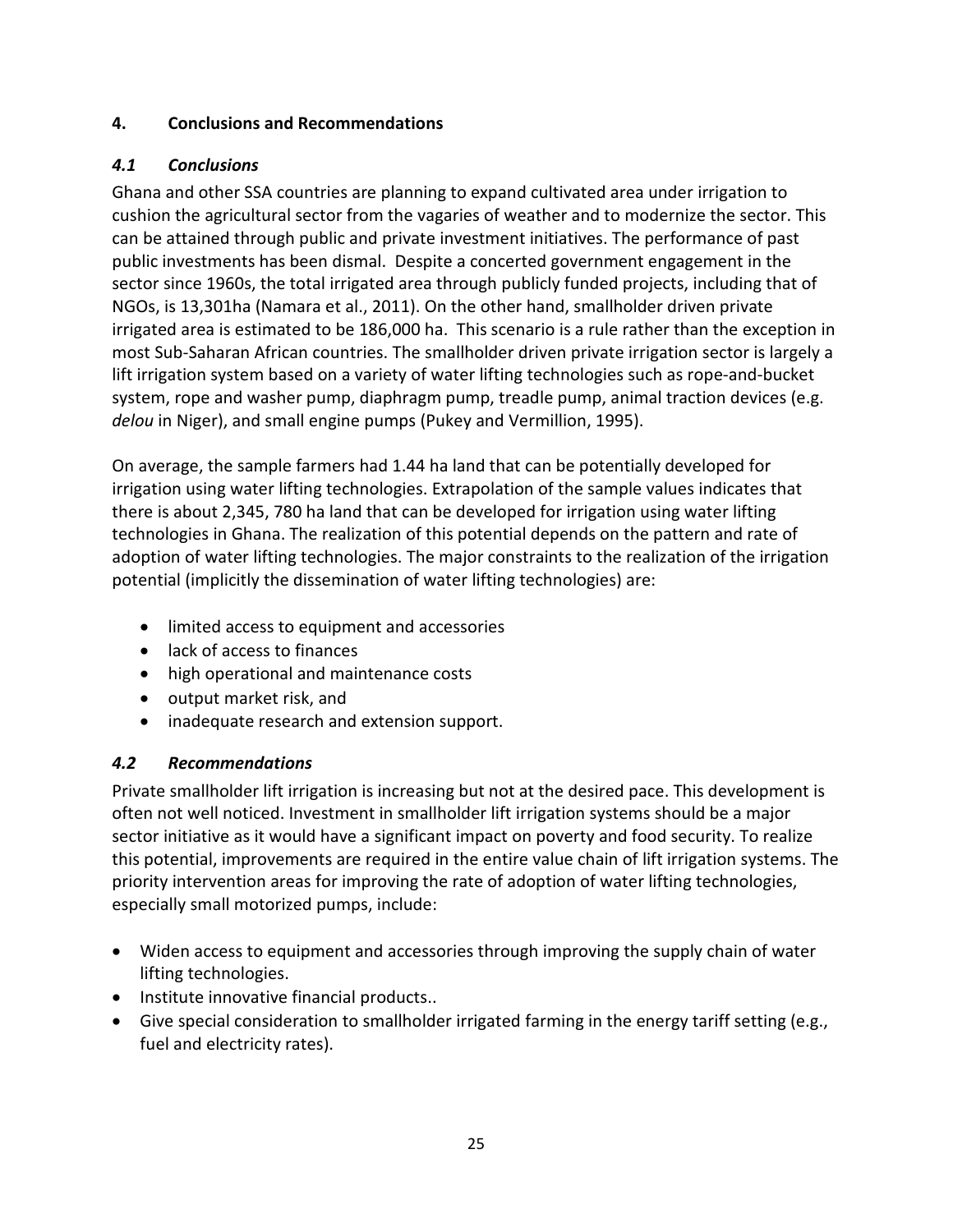- Improve the capacity of farmers to optimally use the pumps once acquired by:
	- $\circ$  providing training to farmers on pump selection and basic maintenance routines;
	- o preparing simple manuals or leaflets in local languages containing basic information on pump selection, installation, and maintenance;
	- o providing training for potential maintenance service providers such as unemployed youth in the communities and pump distributors; and
	- o establishing pump quality standards.
- Develop an information management system to monitor, evaluate, and support the pump supply chain and gauge the development of smallholder lift irrigation systems.
- Improve output price information dissemination and encourage crop or enterprise diversification to offset the debilitating effects of marketing risk.
- Prioritize agronomic and water management research on crops of prime significance to lift irrigation systems.
- Consider the special extension service needs of lift irrigation systems

However, a word of caution is required here for the injudicious expansion of pump based irrigation can have serious negative environmental and water resources implications. Thus, improving the environmental performance of pump based irrigated agriculture is important for its long-term sustainability.